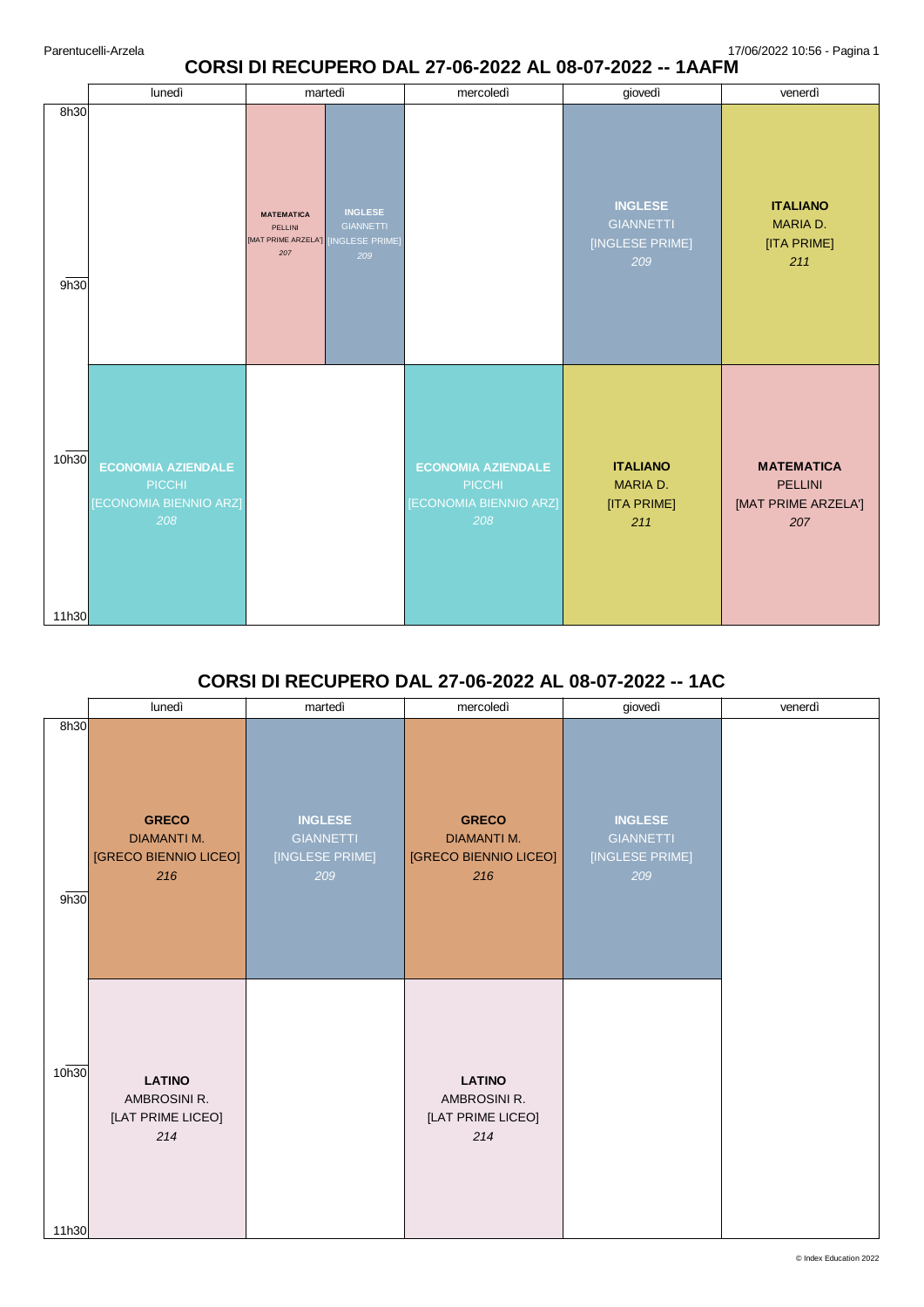### **CORSI DI RECUPERO DAL 27-06-2022 AL 08-07-2022 -- 1AS**

|                | lunedì | martedì | mercoledì | giovedì                                                                                                          | venerdì                                                     |
|----------------|--------|---------|-----------|------------------------------------------------------------------------------------------------------------------|-------------------------------------------------------------|
| 8h30<br>9h30   |        |         |           |                                                                                                                  | <b>ITALIANO</b><br>MARIA D.<br>[ITA PRIME]<br>211           |
| 10h30<br>11h30 |        |         |           | <b>ITALIANO</b><br><b>MATEMATICA</b><br>MARIA D.<br>VALENTE I.<br>[MAT PRIME LICEO]<br>[ITA PRIME]<br>204<br>211 | <b>MATEMATICA</b><br>VALENTE I.<br>[MAT PRIME LICEO]<br>204 |

## **CORSI DI RECUPERO DAL 27-06-2022 AL 08-07-2022 -- 1BC**

|                   | lunedì                                                             | martedì | mercoledì                                                          | giovedì | venerdì |
|-------------------|--------------------------------------------------------------------|---------|--------------------------------------------------------------------|---------|---------|
| 8h30<br>9h30      | <b>GRECO</b><br><b>DIAMANTI M.</b><br>[GRECO BIENNIO LICEO]<br>216 |         | <b>GRECO</b><br><b>DIAMANTI M.</b><br>[GRECO BIENNIO LICEO]<br>216 |         |         |
| 10 <sub>h30</sub> |                                                                    |         |                                                                    |         |         |
| 11h30             |                                                                    |         |                                                                    |         |         |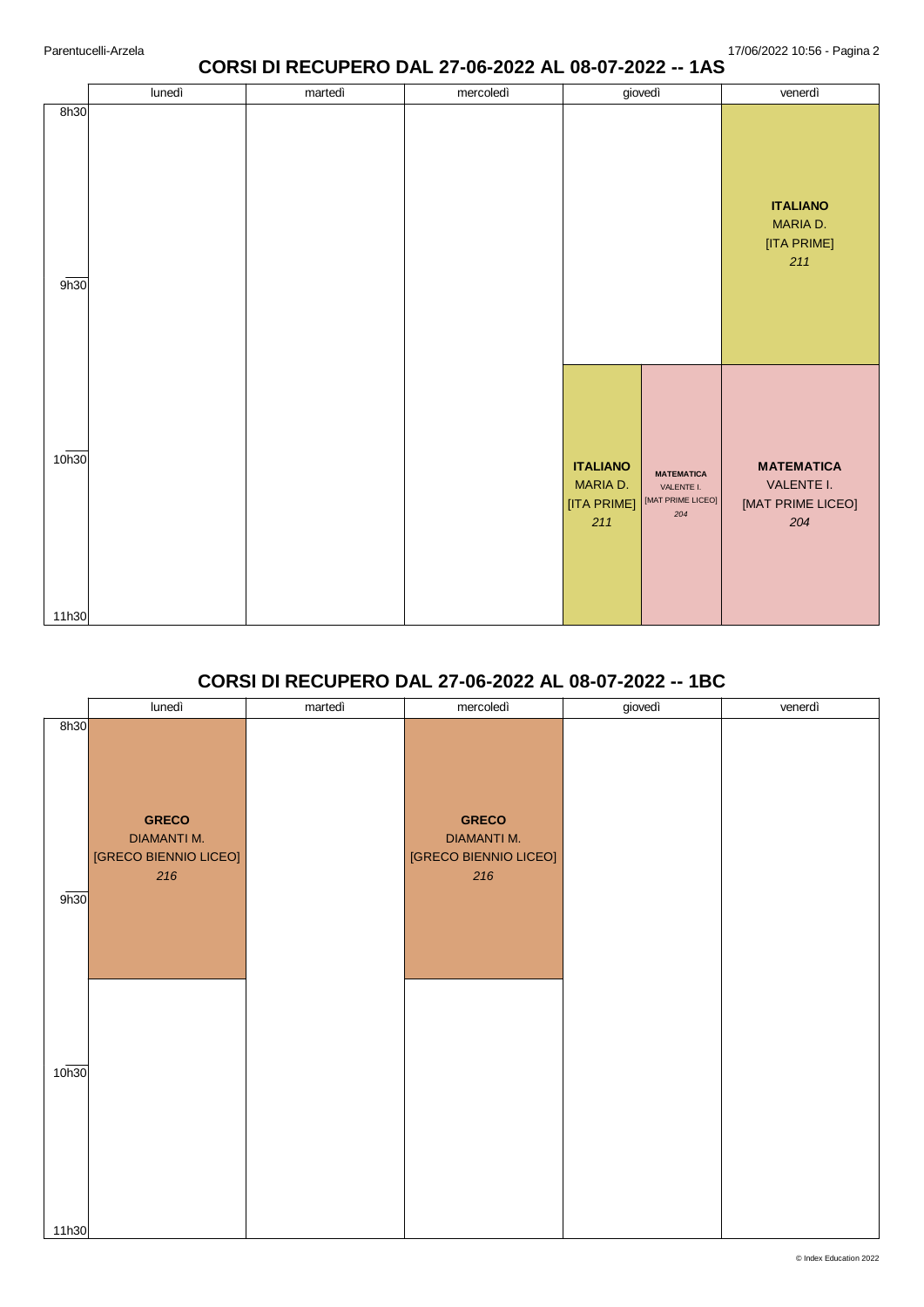## **CORSI DI RECUPERO DAL 27-06-2022 AL 08-07-2022 -- 1BS**

|                | lunedì                                                     | martedì | mercoledì | giovedì                                                    | venerdì                                                     |
|----------------|------------------------------------------------------------|---------|-----------|------------------------------------------------------------|-------------------------------------------------------------|
| 8h30<br>9h30   | <b>FISICA</b><br>VALENTE I.<br>[FISICA PRIME LICEO]<br>204 |         |           | <b>FISICA</b><br>VALENTE I.<br>[FISICA PRIME LICEO]<br>204 |                                                             |
| 10h30<br>11h30 |                                                            |         |           |                                                            | <b>MATEMATICA</b><br>VALENTE I.<br>[MAT PRIME LICEO]<br>204 |

## **CORSI DI RECUPERO DAL 27-06-2022 AL 08-07-2022 -- 1CS**

|                | lunedì                                                     | martedì | mercoledì                                                 | giovedì                                                                                                          | venerdì                                                     |
|----------------|------------------------------------------------------------|---------|-----------------------------------------------------------|------------------------------------------------------------------------------------------------------------------|-------------------------------------------------------------|
| 8h30<br>9h30   | <b>FISICA</b><br>VALENTE I.<br>[FISICA PRIME LICEO]<br>204 |         |                                                           | <b>FISICA</b><br>VALENTE I.<br>[FISICA PRIME LICEO]<br>204                                                       | <b>ITALIANO</b><br>MARIA D.<br>[ITA PRIME]<br>211           |
| 10h30<br>11h30 | <b>LATINO</b><br>AMBROSINI R.<br>[LAT PRIME LICEO]<br>214  |         | <b>LATINO</b><br>AMBROSINI R.<br>[LAT PRIME LICEO]<br>214 | <b>ITALIANO</b><br><b>MATEMATICA</b><br>MARIA D.<br>VALENTE I.<br>[MAT PRIME LICEO]<br>[ITA PRIME]<br>204<br>211 | <b>MATEMATICA</b><br>VALENTE I.<br>[MAT PRIME LICEO]<br>204 |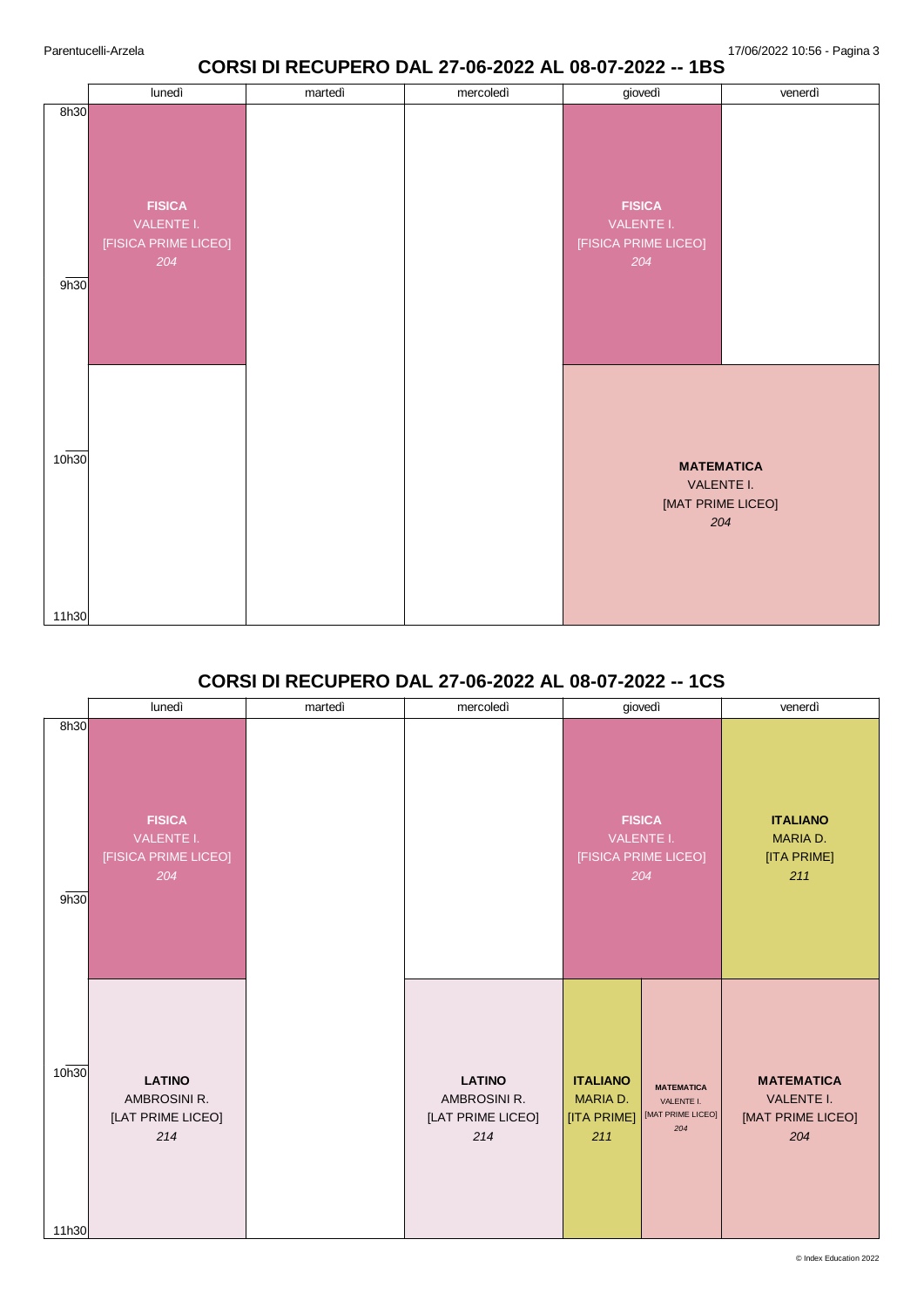## **CORSI DI RECUPERO DAL 27-06-2022 AL 08-07-2022 -- 1DS**

|                | lunedì                                                     | martedì | mercoledì                                                 | giovedì                                                    | venerdì |
|----------------|------------------------------------------------------------|---------|-----------------------------------------------------------|------------------------------------------------------------|---------|
| 8h30<br>9h30   | <b>FISICA</b><br>VALENTE I.<br>[FISICA PRIME LICEO]<br>204 |         |                                                           | <b>FISICA</b><br>VALENTE I.<br>[FISICA PRIME LICEO]<br>204 |         |
| 10h30<br>11h30 | <b>LATINO</b><br>AMBROSINI R.<br>[LAT PRIME LICEO]<br>214  |         | <b>LATINO</b><br>AMBROSINI R.<br>[LAT PRIME LICEO]<br>214 | <b>MATEMATICA</b><br>VALENTE I.<br>[MAT PRIME LICEO]       | 204     |

## **CORSI DI RECUPERO DAL 27-06-2022 AL 08-07-2022 -- 1F**

|                | lunedì                                                 | martedì                                                       | mercoledì                                                     | giovedì                                                       | venerdì                                                       |
|----------------|--------------------------------------------------------|---------------------------------------------------------------|---------------------------------------------------------------|---------------------------------------------------------------|---------------------------------------------------------------|
| 8h30<br>9h30   |                                                        | <b>S.I.CHIMICA</b><br><b>SCHIRALDI</b><br><1F> Chimica<br>202 | <b>MATEMATICA</b><br><b>SANTINI</b><br><1F> Matematica<br>202 | <b>INGLESE</b><br><b>DONATI</b><br><1F> Inglese<br>202        | <b>S.I.CHIMICA</b><br><b>SCHIRALDI</b><br><1F> Chimica<br>202 |
| 10h30<br>11h30 | <b>INGLESE</b><br><b>DONATI</b><br><1F> Inglese<br>202 | <b>ITALIANO</b><br><b>BELLEGONIG.</b><br><1F> Italiano<br>202 |                                                               | <b>MATEMATICA</b><br><b>SANTINI</b><br><1F> Matematica<br>202 | <b>ITALIANO</b><br><b>BELLEGONIG.</b><br><1F> Italiano<br>202 |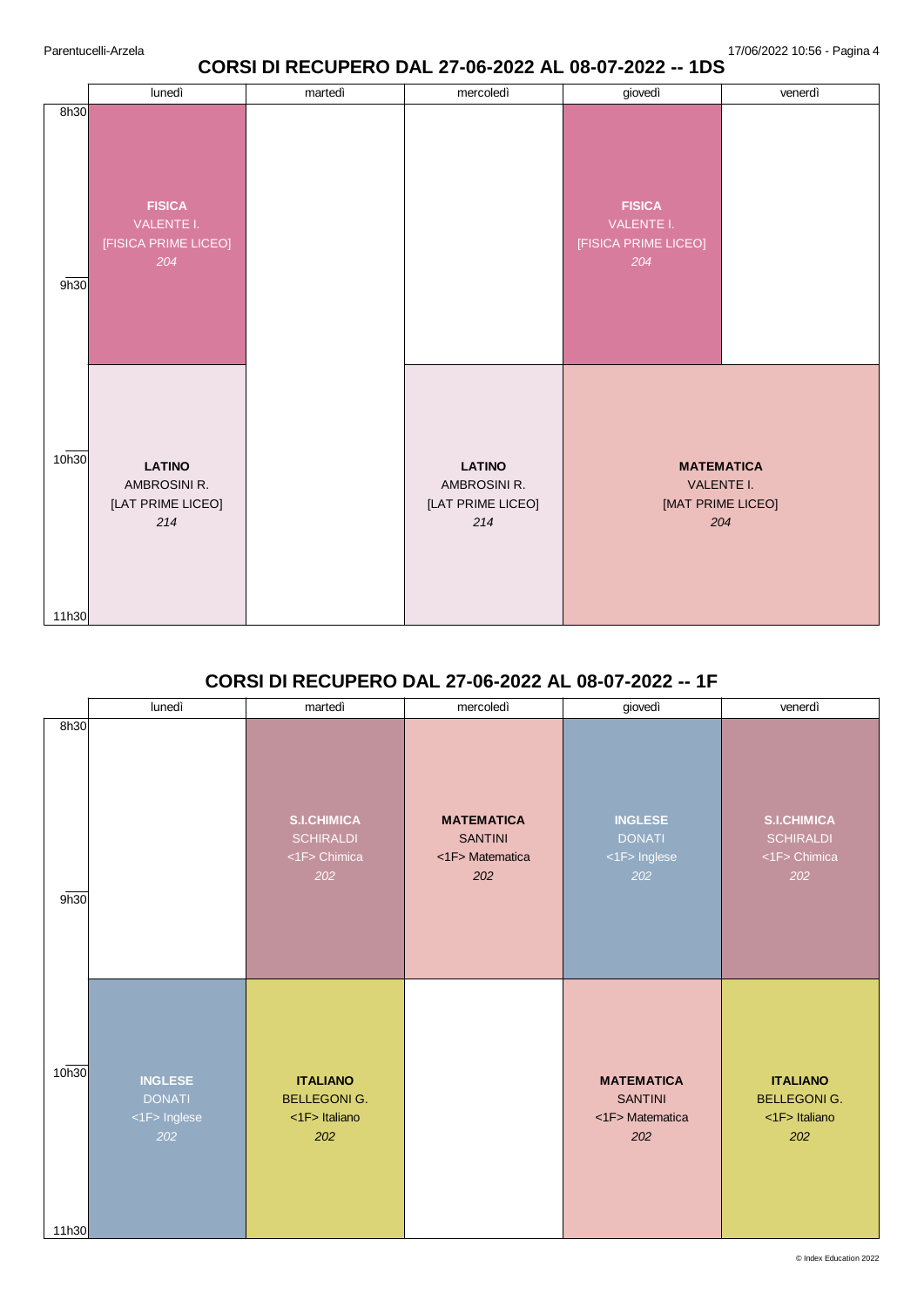# **CORSI DI RECUPERO DAL 27-06-2022 AL 08-07-2022 -- 1G**

|                | lunedì                                                 | martedì                                                       | mercoledì                                                    | giovedì                                                      | venerdì                                                       |
|----------------|--------------------------------------------------------|---------------------------------------------------------------|--------------------------------------------------------------|--------------------------------------------------------------|---------------------------------------------------------------|
| 8h30<br>9h30   |                                                        | <b>S.I.CHIMICA</b><br><b>SCHIRALDI</b><br><1G> Chimica<br>202 | <b>MATEMATICA</b><br><b>SANTINI</b><br><1G>Matematica<br>202 | <b>INGLESE</b><br><b>DONATI</b><br><1G> Inglese<br>202       | <b>S.I.CHIMICA</b><br><b>SCHIRALDI</b><br><1G> Chimica<br>202 |
| 10h30<br>11h30 | <b>INGLESE</b><br><b>DONATI</b><br><1G> Inglese<br>202 | <b>ITALIANO</b><br><b>BELLEGONIG.</b><br><1G> Italiano<br>202 |                                                              | <b>MATEMATICA</b><br><b>SANTINI</b><br><1G>Matematica<br>202 | <b>ITALIANO</b><br><b>BELLEGONIG.</b><br><1G> Italiano<br>202 |

## **CORSI DI RECUPERO DAL 27-06-2022 AL 08-07-2022 -- 1L**

|                | lunedì                                                         | martedì                                                                                                                 | mercoledì                                                      | giovedì                                                      | venerdì                                                           |
|----------------|----------------------------------------------------------------|-------------------------------------------------------------------------------------------------------------------------|----------------------------------------------------------------|--------------------------------------------------------------|-------------------------------------------------------------------|
| 8h30<br>9h30   |                                                                | <b>INGLESE</b><br><b>MATEMATICA</b><br><b>GIANNETTI</b><br>PELLINI<br>[MAT PRIME ARZELA'] [INGLESE PRIME]<br>207<br>209 |                                                                | <b>INGLESE</b><br><b>GIANNETTI</b><br>[INGLESE PRIME]<br>209 | <b>ITALIANO</b><br>MARIA D.<br>[ITA PRIME]<br>211                 |
| 10h30<br>11h30 | <b>FRANCESE</b><br><b>LUCIANI</b><br>[FRANC 1°, 2° ARZ]<br>211 |                                                                                                                         | <b>FRANCESE</b><br><b>LUCIANI</b><br>[FRANC 1°, 2° ARZ]<br>211 | <b>ITALIANO</b><br>MARIA D.<br>[ITA PRIME]<br>211            | <b>MATEMATICA</b><br><b>PELLINI</b><br>[MAT PRIME ARZELA']<br>207 |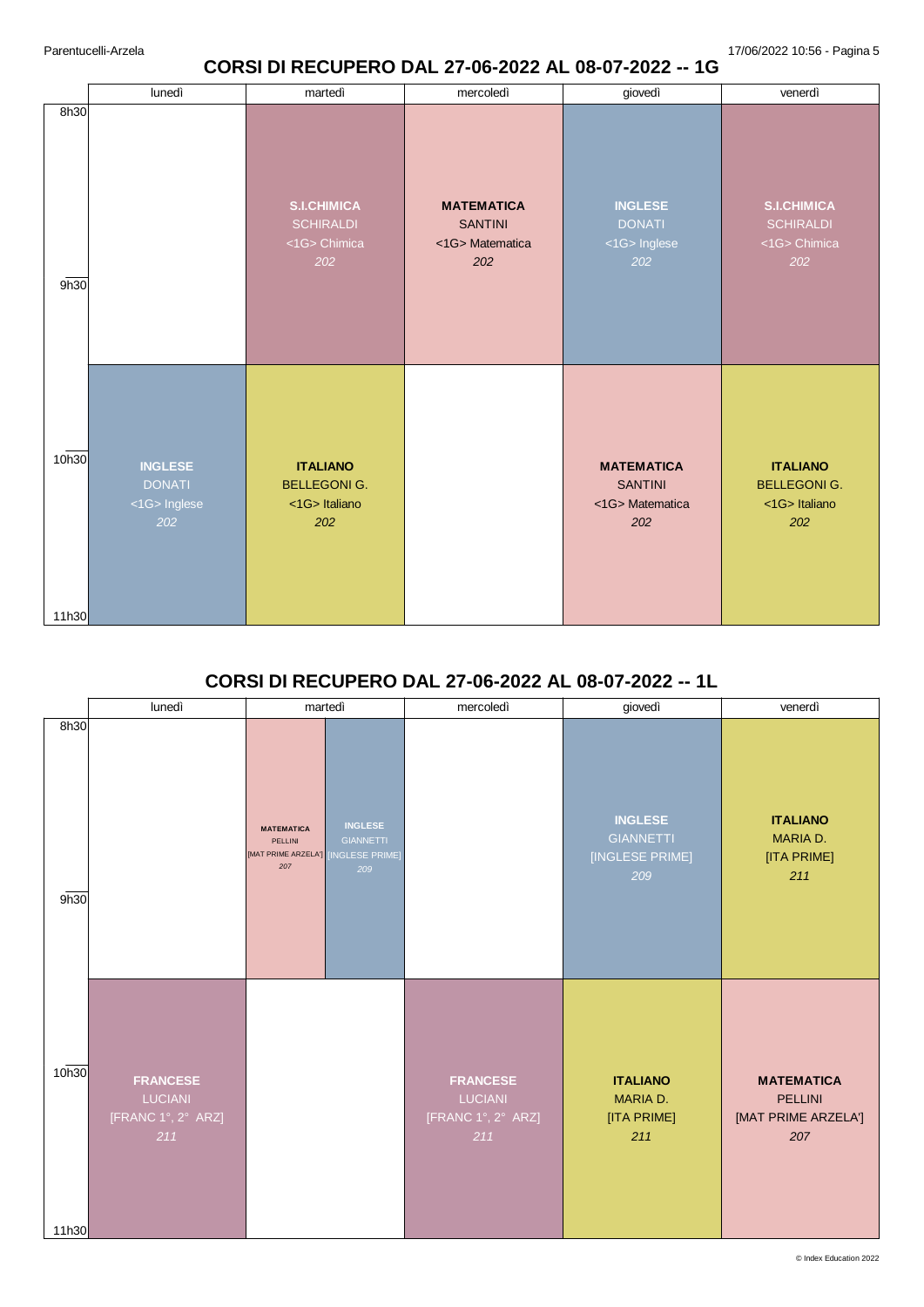### **CORSI DI RECUPERO DAL 27-06-2022 AL 08-07-2022 -- 1S**

|                | lunedì                                                     | martedì | mercoledì | giovedì                                                    | venerdì                                                     |
|----------------|------------------------------------------------------------|---------|-----------|------------------------------------------------------------|-------------------------------------------------------------|
| 8h30<br>9h30   | <b>FISICA</b><br>VALENTE I.<br>[FISICA PRIME LICEO]<br>204 |         |           | <b>FISICA</b><br>VALENTE I.<br>[FISICA PRIME LICEO]<br>204 |                                                             |
| 10h30<br>11h30 |                                                            |         |           |                                                            | <b>MATEMATICA</b><br>VALENTE I.<br>[MAT PRIME LICEO]<br>204 |

# **CORSI DI RECUPERO DAL 27-06-2022 AL 08-07-2022 -- 2AAFM**

|                | lunedì                                            | martedì                                                                                                           | mercoledì                                         | giovedì |                                                                        | venerdì                                                      |
|----------------|---------------------------------------------------|-------------------------------------------------------------------------------------------------------------------|---------------------------------------------------|---------|------------------------------------------------------------------------|--------------------------------------------------------------|
| 8h30<br>9h30   |                                                   | <b>ITALIANO</b><br><b>BELLEGONIG.</b><br>[ITA SECONDE ARZELA']<br>210                                             |                                                   |         | <b>ITALIANO</b><br><b>BELLEGONI G.</b><br>[ITA SECONDE ARZELA']<br>210 | <b>MATEMATICA</b><br>PELLINI<br>[MAT SECONDE ARZELA']<br>207 |
| 10h30<br>11h30 | <b>ECONOMIA AZIENDALE</b><br><b>PICCHI</b><br>208 | <b>MATEMATICA</b><br>PELLINI<br>[ECONOMIA BIENNIO ARZ] <b>[MAT SECONDE ARZELA']</b> [ECONOMIA BIENNIO ARZ]<br>207 | <b>ECONOMIA AZIENDALE</b><br><b>PICCHI</b><br>208 |         |                                                                        |                                                              |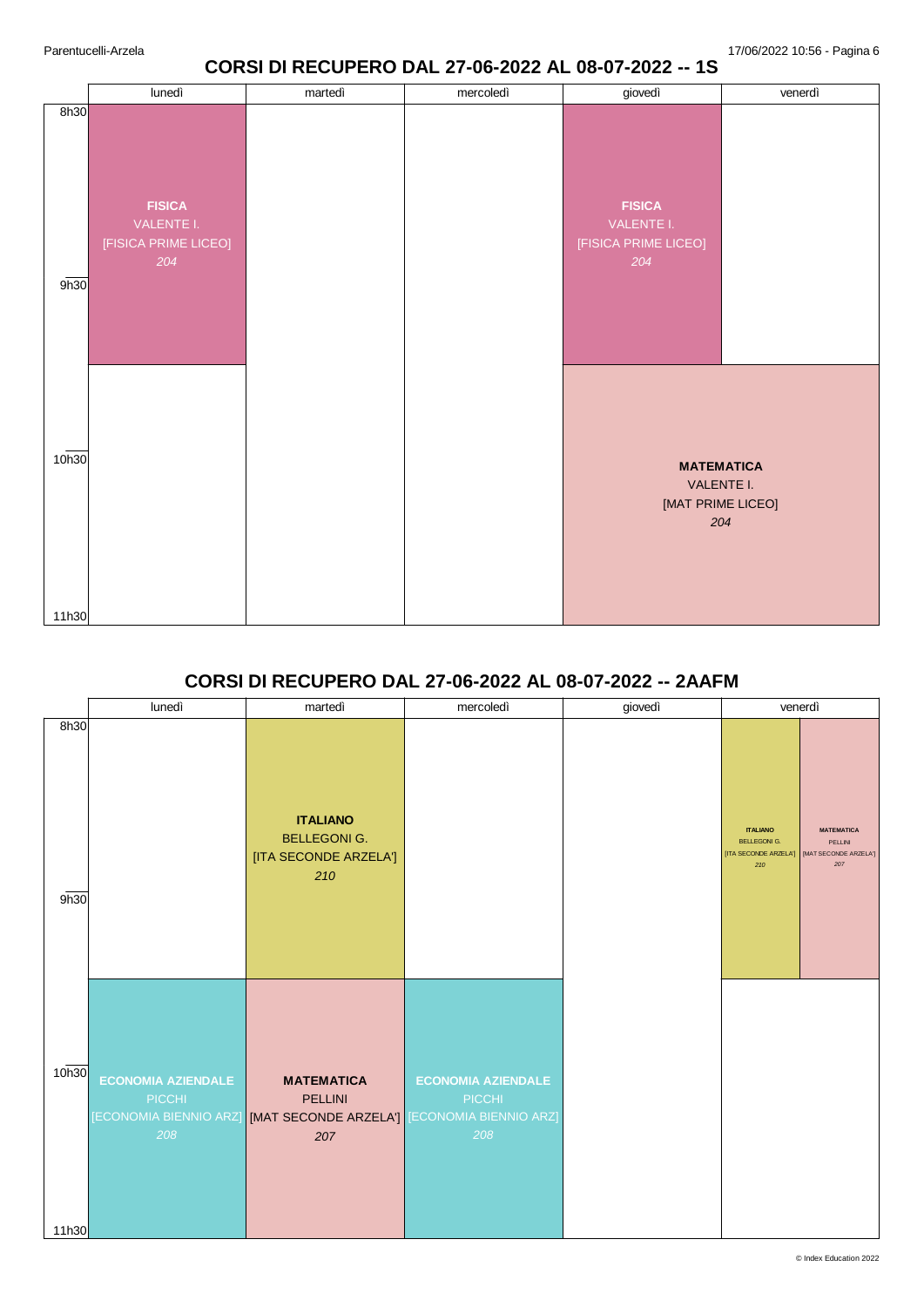### **CORSI DI RECUPERO DAL 27-06-2022 AL 08-07-2022 -- 2AC**

|                | lunedì                                                             | martedì                                                              | mercoledì                                                          | giovedì | venerdì                                                                                                                            |
|----------------|--------------------------------------------------------------------|----------------------------------------------------------------------|--------------------------------------------------------------------|---------|------------------------------------------------------------------------------------------------------------------------------------|
| 8h30<br>9h30   | <b>GRECO</b><br><b>DIAMANTI M.</b><br>[GRECO BIENNIO LICEO]<br>216 |                                                                      | <b>GRECO</b><br><b>DIAMANTI M.</b><br>[GRECO BIENNIO LICEO]<br>216 |         |                                                                                                                                    |
| 10h30<br>11h30 |                                                                    | <b>ITALIANO</b><br><b>AMBROSINI R.</b><br>[ITA SECONDE LICEO]<br>214 | <b>LATINO</b><br><b>FERRARINI</b><br>[LAT SECONDE LICEO 2]<br>213  |         | <b>ITALIANO</b><br><b>LATINO</b><br>AMBROSINI R.<br><b>FERRARINI</b><br>[LAT SECONDE LICEO 2]<br>[ITA SECONDE LICEO]<br>213<br>214 |

## **CORSI DI RECUPERO DAL 27-06-2022 AL 08-07-2022 -- 2AS**

|                | lunedì                                                                 | martedì                                                          | mercoledì                                | giovedì                                                                                      | venerdì |
|----------------|------------------------------------------------------------------------|------------------------------------------------------------------|------------------------------------------|----------------------------------------------------------------------------------------------|---------|
| 8h30<br>9h30   | <b>FISICA</b><br><b>BERNAZZANI M.</b><br>[FISICA SECONDE LICEO]<br>205 | <b>MATEMATICA</b><br>PELLEGRINELLI<br>[MAT SECONDE LICEO]<br>206 | <b>LATINO</b><br><b>FERRARINI</b><br>213 | <b>FISICA</b><br><b>BERNAZZANI M.</b><br>[LAT SECONDE LICEO 1] [FISICA SECONDE LICEO]<br>205 |         |
| 10h30<br>11h30 | <b>LATINO</b><br><b>FERRARINI</b><br>[LAT SECONDE LICEO 1]<br>213      |                                                                  |                                          | <b>MATEMATICA</b><br>PELLEGRINELLI<br>[MAT SECONDE LICEO]<br>206                             |         |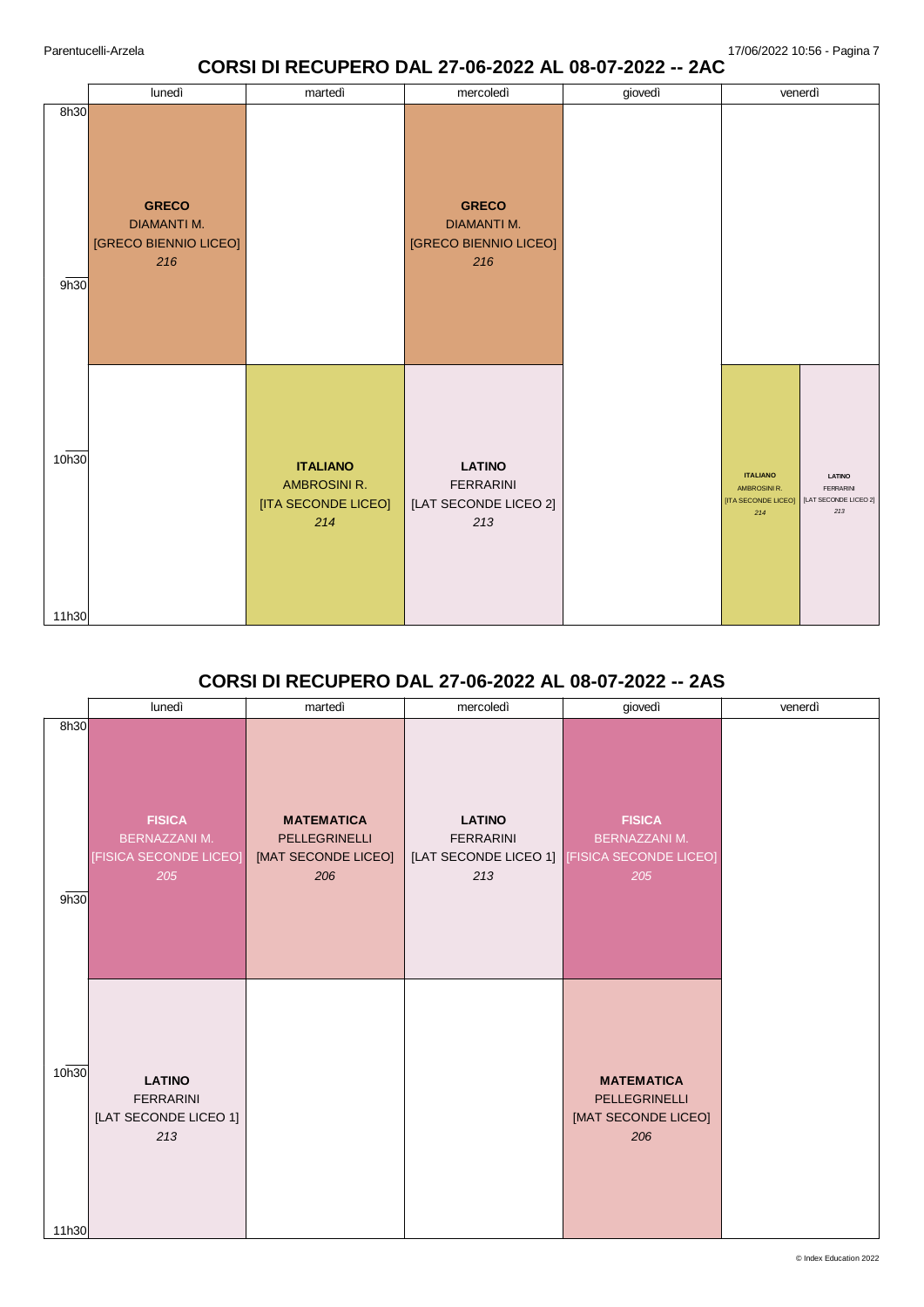### **CORSI DI RECUPERO DAL 27-06-2022 AL 08-07-2022 -- 2BC**

|                | lunedì                                                             | martedì | mercoledì                                                          | giovedì | venerdì                                                               |
|----------------|--------------------------------------------------------------------|---------|--------------------------------------------------------------------|---------|-----------------------------------------------------------------------|
| 8h30<br>9h30   | <b>GRECO</b><br><b>DIAMANTI M.</b><br>[GRECO BIENNIO LICEO]<br>216 |         | <b>GRECO</b><br><b>DIAMANTI M.</b><br>[GRECO BIENNIO LICEO]<br>216 |         |                                                                       |
| 10h30<br>11h30 |                                                                    |         | <b>LATINO</b><br><b>FERRARINI</b><br>[LAT SECONDE LICEO 2]<br>213  |         | <b>LATINO</b><br><b>FERRARINI</b><br>[LAT SECONDE LICEO 2]<br>$213\,$ |

## **CORSI DI RECUPERO DAL 27-06-2022 AL 08-07-2022 -- 2BS**

|                | lunedì                                                                 | martedì                                                       | mercoledì                                | giovedì                                                                                     | venerdì                                                       |
|----------------|------------------------------------------------------------------------|---------------------------------------------------------------|------------------------------------------|---------------------------------------------------------------------------------------------|---------------------------------------------------------------|
| 8h30<br>9h30   | <b>FISICA</b><br><b>BERNAZZANI M.</b><br>[FISICA SECONDE LICEO]<br>205 |                                                               | <b>LATINO</b><br><b>FERRARINI</b><br>213 | <b>FISICA</b><br><b>BERNAZZANI M.</b><br>[LAT SECONDE LICEO 1] FISICA SECONDE LICEO]<br>205 |                                                               |
| 10h30<br>11h30 | <b>LATINO</b><br><b>FERRARINI</b><br>[LAT SECONDE LICEO 1]<br>213      | <b>ITALIANO</b><br>AMBROSINI R.<br>[ITA SECONDE LICEO]<br>214 |                                          |                                                                                             | <b>ITALIANO</b><br>AMBROSINI R.<br>[ITA SECONDE LICEO]<br>214 |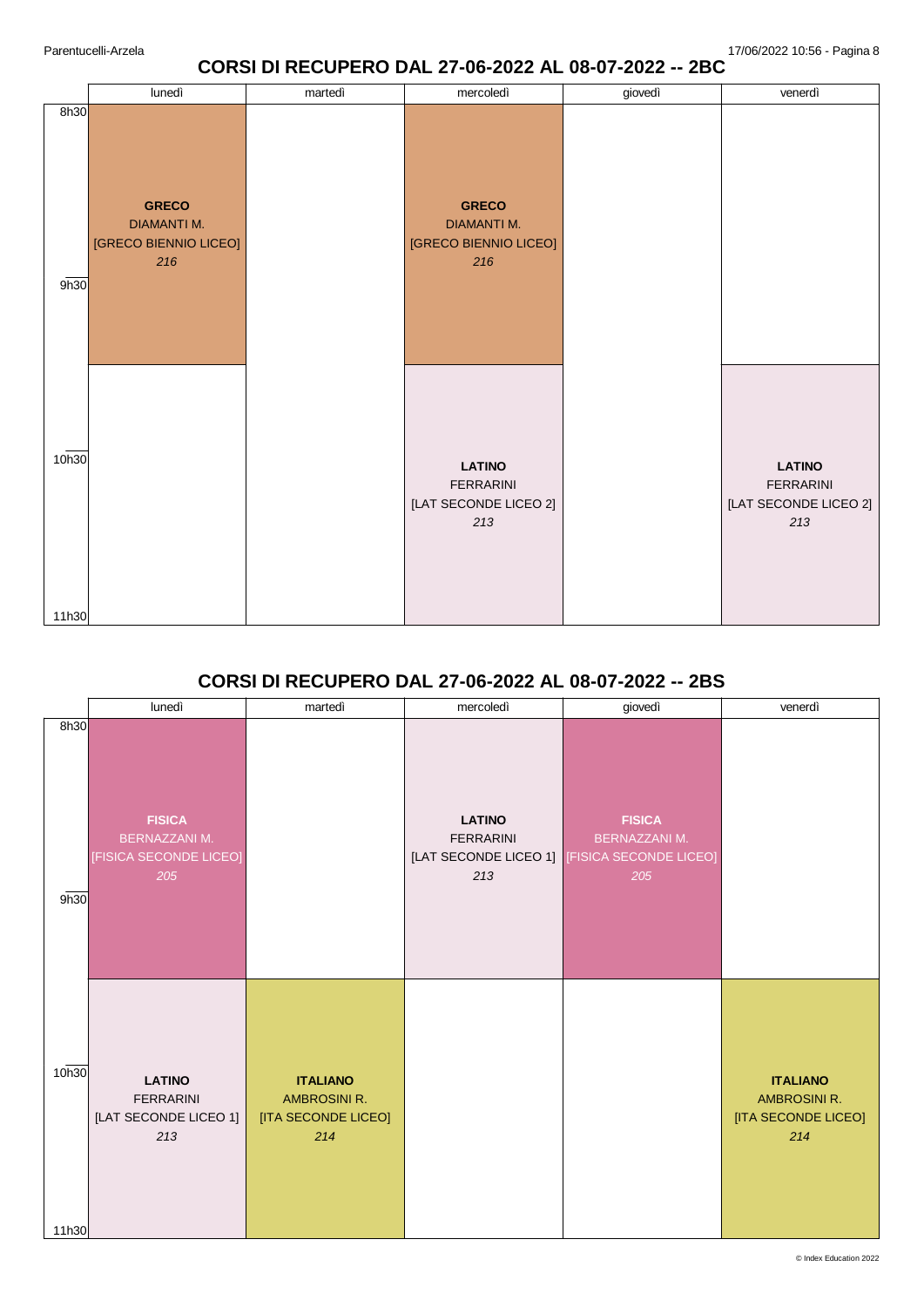## **CORSI DI RECUPERO DAL 27-06-2022 AL 08-07-2022 -- 2CS**

|                | lunedì                                                                 | martedì | mercoledì                                                         | giovedì                                                                | venerdì                                                           |
|----------------|------------------------------------------------------------------------|---------|-------------------------------------------------------------------|------------------------------------------------------------------------|-------------------------------------------------------------------|
| 8h30<br>9h30   | <b>FISICA</b><br><b>BERNAZZANI M.</b><br>[FISICA SECONDE LICEO]<br>205 |         |                                                                   | <b>FISICA</b><br><b>BERNAZZANI M.</b><br>[FISICA SECONDE LICEO]<br>205 |                                                                   |
| 10h30<br>11h30 |                                                                        |         | <b>LATINO</b><br><b>FERRARINI</b><br>[LAT SECONDE LICEO 2]<br>213 |                                                                        | <b>LATINO</b><br><b>FERRARINI</b><br>[LAT SECONDE LICEO 2]<br>213 |

### **CORSI DI RECUPERO DAL 27-06-2022 AL 08-07-2022 -- 2DS**

|              | lunedì | martedì                                                          | mercoledì                                                         | giovedì                                                          | venerdì                                                           |
|--------------|--------|------------------------------------------------------------------|-------------------------------------------------------------------|------------------------------------------------------------------|-------------------------------------------------------------------|
| 8h30<br>9h30 |        | <b>MATEMATICA</b><br>PELLEGRINELLI<br>[MAT SECONDE LICEO]<br>206 |                                                                   |                                                                  |                                                                   |
| 10h30        |        |                                                                  | <b>LATINO</b><br><b>FERRARINI</b><br>[LAT SECONDE LICEO 2]<br>213 | <b>MATEMATICA</b><br>PELLEGRINELLI<br>[MAT SECONDE LICEO]<br>206 | <b>LATINO</b><br><b>FERRARINI</b><br>[LAT SECONDE LICEO 2]<br>213 |
| 11h30        |        |                                                                  |                                                                   |                                                                  |                                                                   |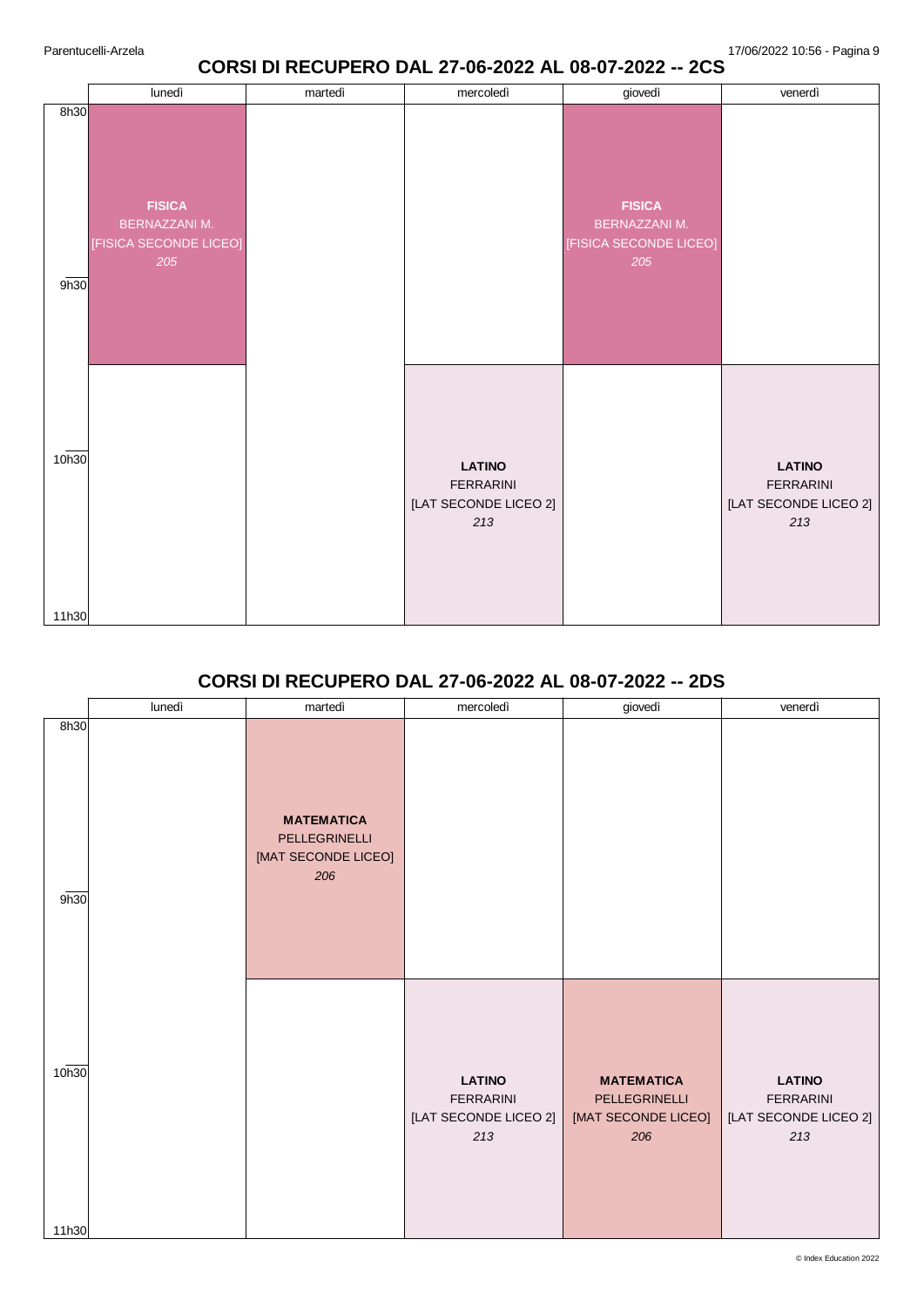## **CORSI DI RECUPERO DAL 27-06-2022 AL 08-07-2022 -- 2ES**

|                | lunedì                                                                 | martedì                                                          | mercoledì | giovedì                                                          | venerdì                                                              |
|----------------|------------------------------------------------------------------------|------------------------------------------------------------------|-----------|------------------------------------------------------------------|----------------------------------------------------------------------|
| 8h30<br>9h30   | <b>FISICA</b><br><b>BERNAZZANI M.</b><br>[FISICA SECONDE LICEO]<br>205 | <b>MATEMATICA</b><br>PELLEGRINELLI<br>[MAT SECONDE LICEO]<br>206 |           | <b>FISICA</b><br>BERNAZZANI M.<br>[FISICA SECONDE LICEO]<br>205  |                                                                      |
| 10h30<br>11h30 |                                                                        | <b>ITALIANO</b><br>AMBROSINI R.<br>[ITA SECONDE LICEO]<br>214    |           | <b>MATEMATICA</b><br>PELLEGRINELLI<br>[MAT SECONDE LICEO]<br>206 | <b>ITALIANO</b><br><b>AMBROSINI R.</b><br>[ITA SECONDE LICEO]<br>214 |

### **CORSI DI RECUPERO DAL 27-06-2022 AL 08-07-2022 -- 2F**

|                | lunedì                                                              | martedì                                                                | mercoledì                                                           | giovedì                                                     | venerdì                                                                |
|----------------|---------------------------------------------------------------------|------------------------------------------------------------------------|---------------------------------------------------------------------|-------------------------------------------------------------|------------------------------------------------------------------------|
| 8h30<br>9h30   | <b>INGLESE</b><br><b>DONATI</b><br>[INGLESE SECONDE]<br>210         | <b>ITALIANO</b><br><b>BELLEGONI G.</b><br>[ITA SECONDE ARZELA']<br>210 |                                                                     |                                                             | <b>ITALIANO</b><br><b>BELLEGONI G.</b><br>[ITA SECONDE ARZELA']<br>210 |
| 10h30<br>11h30 | <b>MATEMATICA</b><br><b>SANTINI</b><br>[MAT SECONDE AGRARIO]<br>203 | <b>S.I.CHIMICA</b><br><b>SCHIRALDI</b><br>[CHIMICA BIENNIO AGR]<br>215 | <b>MATEMATICA</b><br><b>SANTINI</b><br>[MAT SECONDE AGRARIO]<br>203 | <b>INGLESE</b><br><b>DONATI</b><br>[INGLESE SECONDE]<br>210 | <b>S.I.CHIMICA</b><br><b>SCHIRALDI</b><br>[CHIMICA BIENNIO AGR]<br>215 |

© Index Education 2022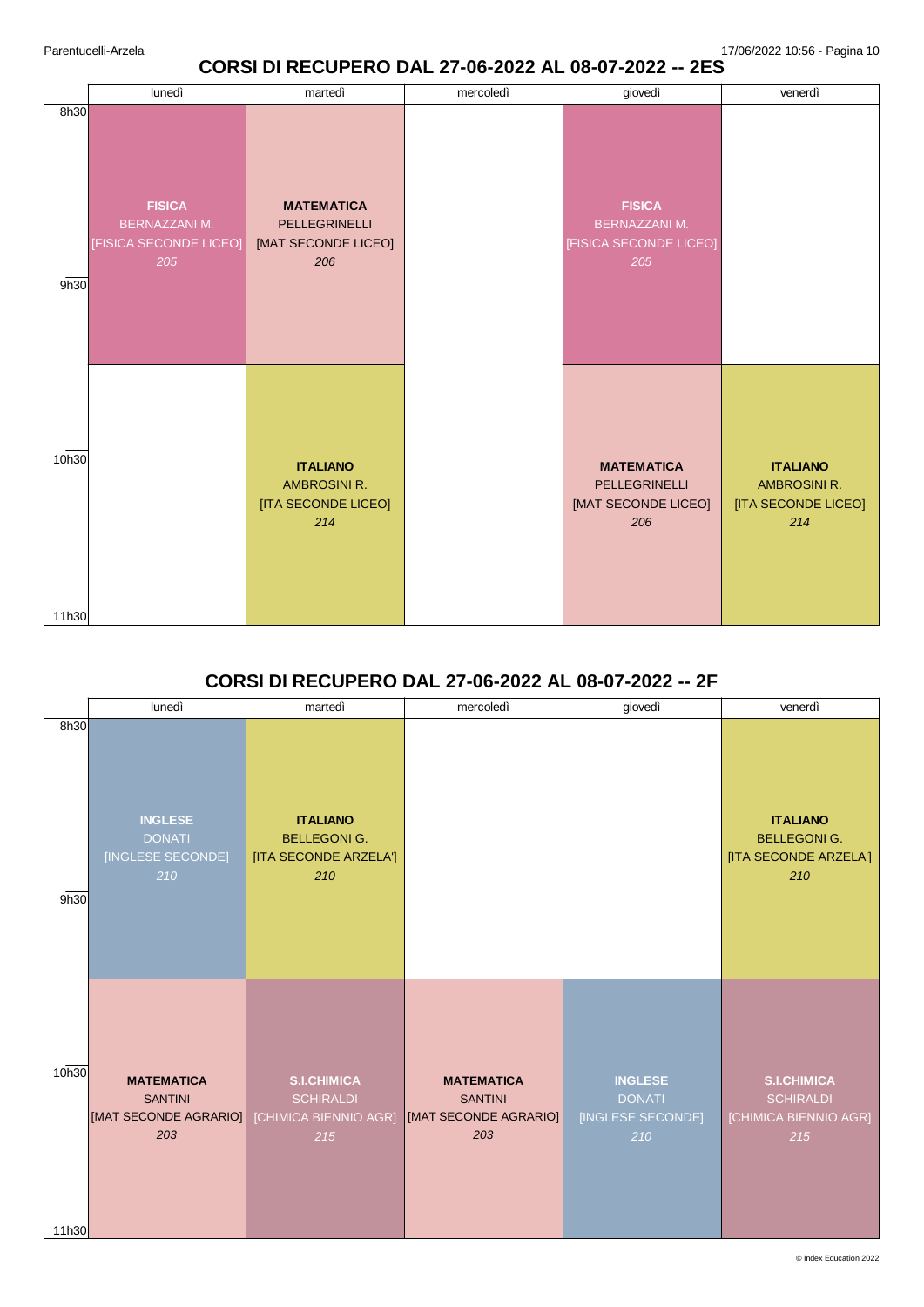### **CORSI DI RECUPERO DAL 27-06-2022 AL 08-07-2022 -- 2G**

|       | lunedì                                                              | martedì | mercoledì                                                           | giovedì | venerdì |
|-------|---------------------------------------------------------------------|---------|---------------------------------------------------------------------|---------|---------|
| 8h30  |                                                                     |         |                                                                     |         |         |
| 9h30  |                                                                     |         |                                                                     |         |         |
| 10h30 | <b>MATEMATICA</b><br><b>SANTINI</b><br>[MAT SECONDE AGRARIO]<br>203 |         | <b>MATEMATICA</b><br><b>SANTINI</b><br>[MAT SECONDE AGRARIO]<br>203 |         |         |
| 11h30 |                                                                     |         |                                                                     |         |         |
|       |                                                                     |         |                                                                     |         |         |

## **CORSI DI RECUPERO DAL 27-06-2022 AL 08-07-2022 -- 2L**

|                | lunedì                                                         | martedì                                                               | mercoledì                                                      | giovedì                                                     | venerdì                                                                |                                                              |
|----------------|----------------------------------------------------------------|-----------------------------------------------------------------------|----------------------------------------------------------------|-------------------------------------------------------------|------------------------------------------------------------------------|--------------------------------------------------------------|
| 8h30<br>9h30   | <b>INGLESE</b><br><b>DONATI</b><br>[INGLESE SECONDE]<br>210    | <b>ITALIANO</b><br><b>BELLEGONIG.</b><br>[ITA SECONDE ARZELA']<br>210 |                                                                |                                                             | <b>ITALIANO</b><br><b>BELLEGONI G.</b><br>[ITA SECONDE ARZELA']<br>210 | <b>MATEMATICA</b><br>PELLINI<br>[MAT SECONDE ARZELA']<br>207 |
| 10h30<br>11h30 | <b>FRANCESE</b><br><b>LUCIANI</b><br>[FRANC 1°, 2° ARZ]<br>211 | <b>MATEMATICA</b><br><b>PELLINI</b><br>[MAT SECONDE ARZELA']<br>207   | <b>FRANCESE</b><br><b>LUCIANI</b><br>[FRANC 1°, 2° ARZ]<br>211 | <b>INGLESE</b><br><b>DONATI</b><br>[INGLESE SECONDE]<br>210 |                                                                        |                                                              |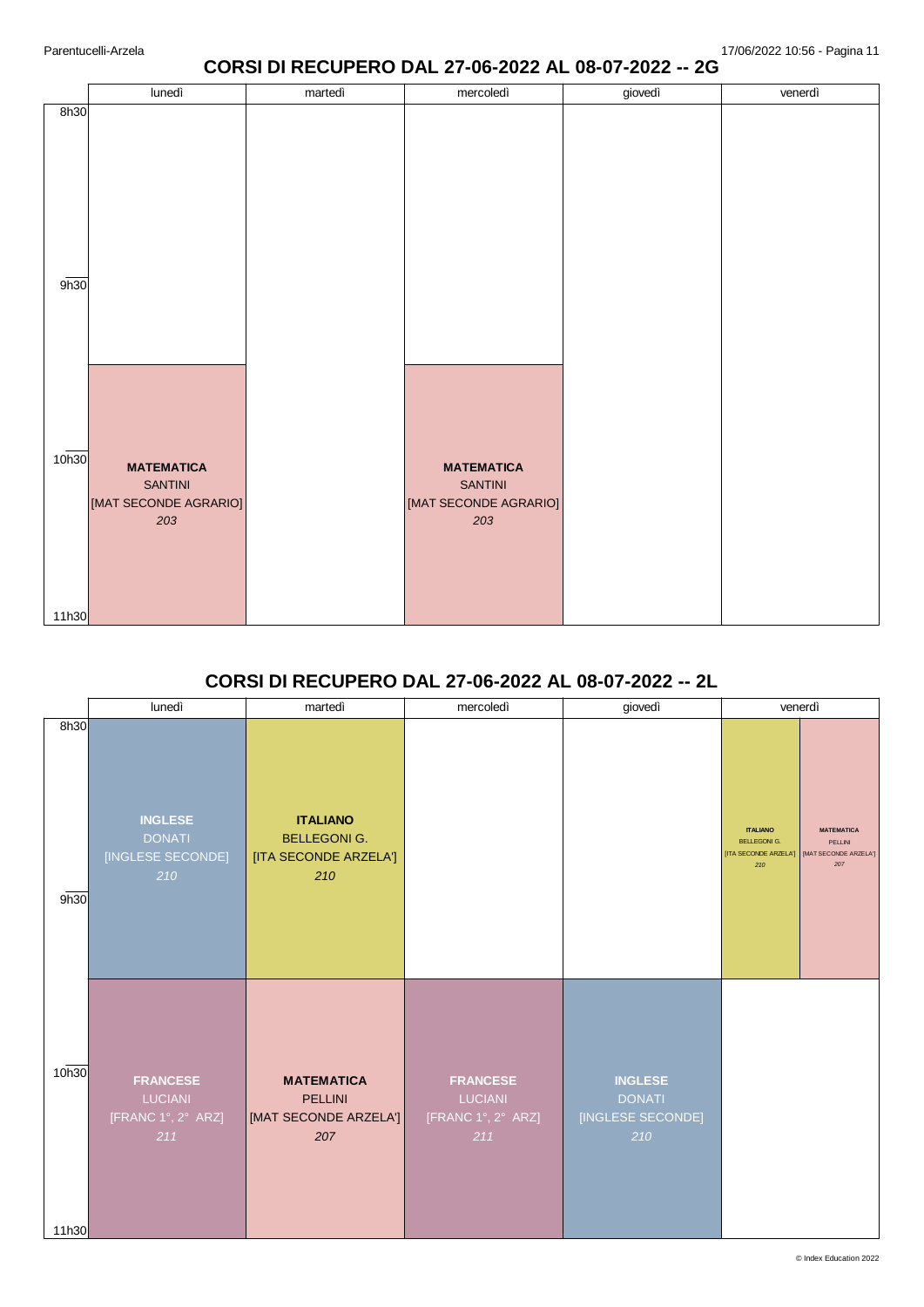## **CORSI DI RECUPERO DAL 27-06-2022 AL 08-07-2022 -- 2M**

|                | lunedì                                                      | martedì                                                      | mercoledì | giovedì                                                     | venerdì                                                      |
|----------------|-------------------------------------------------------------|--------------------------------------------------------------|-----------|-------------------------------------------------------------|--------------------------------------------------------------|
| 8h30<br>9h30   | <b>INGLESE</b><br><b>DONATI</b><br>[INGLESE SECONDE]<br>210 |                                                              |           |                                                             | <b>MATEMATICA</b><br>PELLINI<br>[MAT SECONDE ARZELA']<br>207 |
| 10h30<br>11h30 |                                                             | <b>MATEMATICA</b><br>PELLINI<br>[MAT SECONDE ARZELA']<br>207 |           | <b>INGLESE</b><br><b>DONATI</b><br>[INGLESE SECONDE]<br>210 |                                                              |

# **CORSI DI RECUPERO DAL 27-06-2022 AL 08-07-2022 -- 2S**

|                | lunedì                                                                 | martedì                                                          | mercoledì | giovedì                                                                | venerdì |
|----------------|------------------------------------------------------------------------|------------------------------------------------------------------|-----------|------------------------------------------------------------------------|---------|
| 8h30<br>9h30   | <b>FISICA</b><br><b>BERNAZZANI M.</b><br>[FISICA SECONDE LICEO]<br>205 | <b>MATEMATICA</b><br>PELLEGRINELLI<br>[MAT SECONDE LICEO]<br>206 |           | <b>FISICA</b><br><b>BERNAZZANI M.</b><br>[FISICA SECONDE LICEO]<br>205 |         |
| 10h30<br>11h30 |                                                                        |                                                                  |           | <b>MATEMATICA</b><br>PELLEGRINELLI<br>[MAT SECONDE LICEO]<br>206       |         |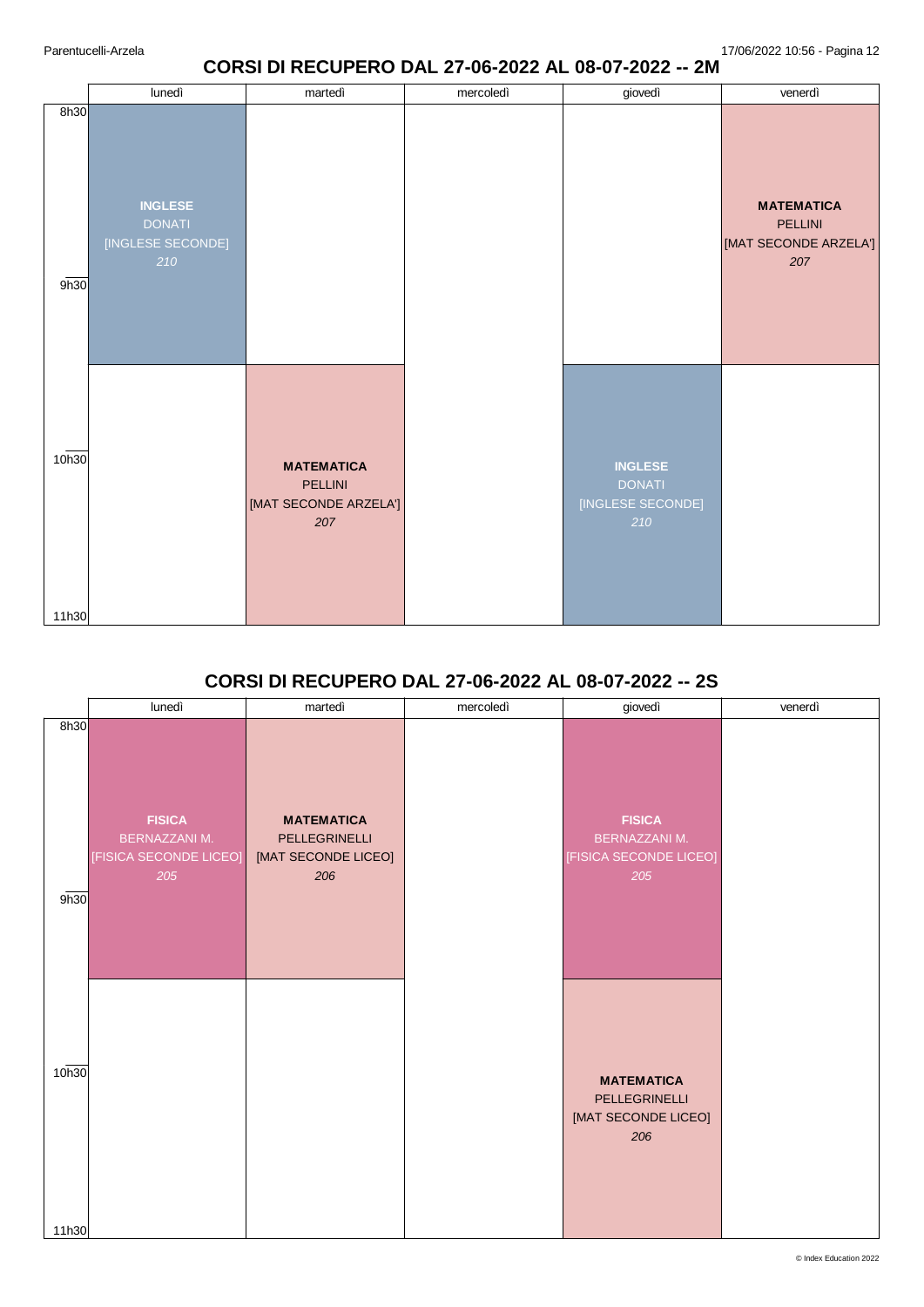# **CORSI DI RECUPERO DAL 27-06-2022 AL 08-07-2022 -- 3AAFM**

|                |                                                                 | lunedì                                                     | martedì                                                           |                                                                  | mercoledì                                                         | giovedì                                                      | venerdì                                                      |
|----------------|-----------------------------------------------------------------|------------------------------------------------------------|-------------------------------------------------------------------|------------------------------------------------------------------|-------------------------------------------------------------------|--------------------------------------------------------------|--------------------------------------------------------------|
| 8h30<br>9h30   | <b>FRANCESE</b><br><b>LUCIANI</b><br>FRANC 3° AFM 4° TUR<br>211 | <b>MATEMATICA</b><br>SANTINI<br>[MAT TERZE ARZELA']<br>203 | <b>MATEMATICA</b><br><b>SANTINI</b><br>[MAT TERZE ARZELA']<br>203 | <b>FRANCESE</b><br><b>LUCIANI</b><br>FRANC 3° AFM 4° TUR]<br>211 | <b>ECONOMIA AZIENDALE</b><br>PICCHI<br>[ECONOMIA TRIENNIO]<br>208 | <b>ITALIANO</b><br>MARIA D.<br>[ITA TRIENNIO ARZELA']<br>211 |                                                              |
| 10h30<br>11h30 |                                                                 |                                                            | [ECONOMIA TRIENNIO]                                               | <b>ECONOMIA AZIENDALE</b><br><b>PICCHI</b><br>208                |                                                                   |                                                              | <b>ITALIANO</b><br>MARIA D.<br>[ITA TRIENNIO ARZELA']<br>211 |

# **CORSI DI RECUPERO DAL 27-06-2022 AL 08-07-2022 -- 3AC**

|                | lunedì                                                        | martedì | mercoledì                                                   | giovedì | venerdì                                                       |
|----------------|---------------------------------------------------------------|---------|-------------------------------------------------------------|---------|---------------------------------------------------------------|
| 8h30<br>9h30   |                                                               |         |                                                             |         | <b>GRECO</b><br><b>DIAMANTI M.</b><br>[GRECO TRIENNIO]<br>216 |
| 10h30<br>11h30 | <b>GRECO</b><br><b>DIAMANTI M.</b><br>[GRECO TRIENNIO]<br>216 |         | <b>LATINO</b><br>DIAMANTI M.<br>[LAT TERZE CLASSICO]<br>216 |         | <b>LATINO</b><br>DIAMANTI M.<br>[LAT TERZE CLASSICO]<br>216   |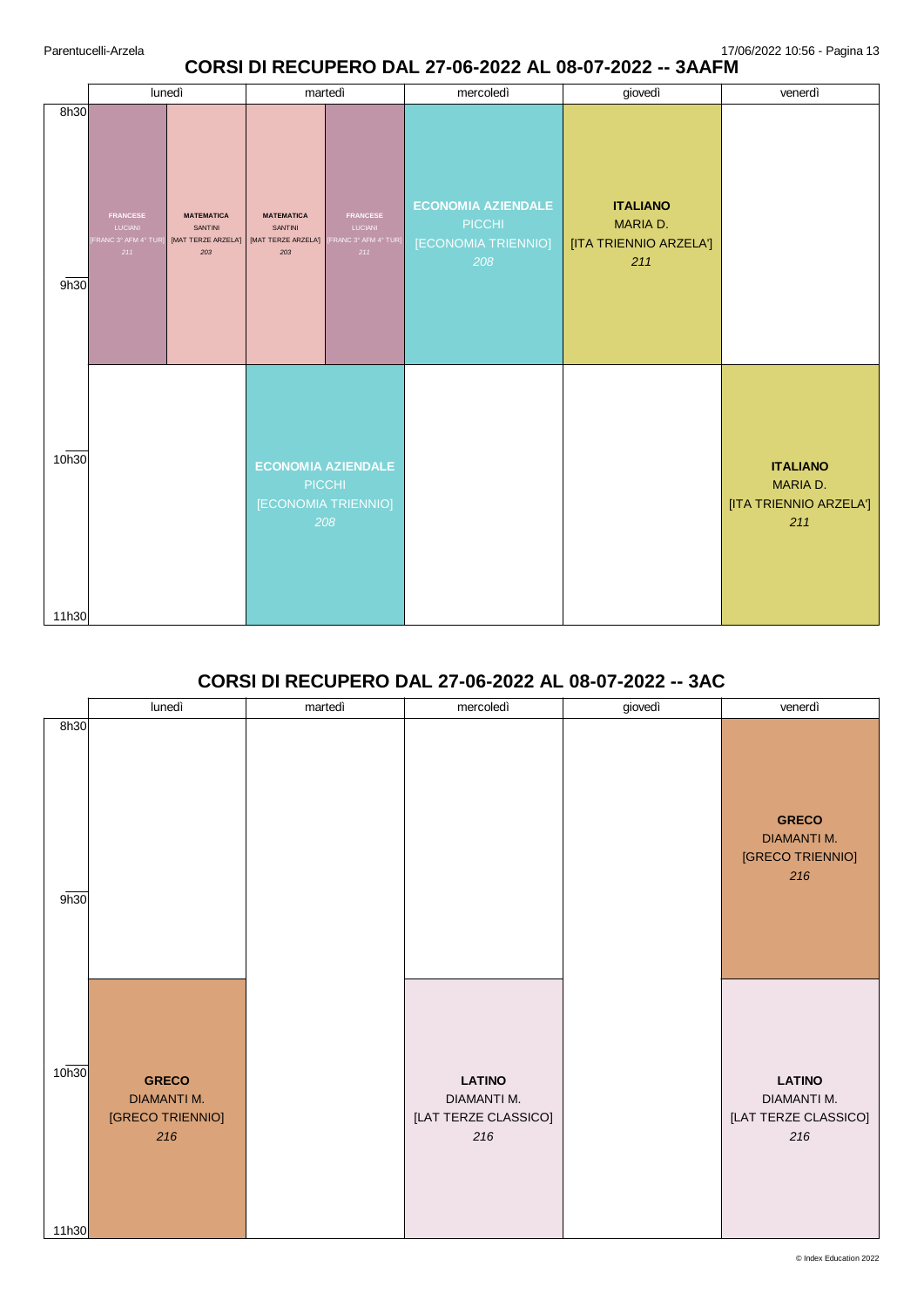## **CORSI DI RECUPERO DAL 27-06-2022 AL 08-07-2022 -- 3AS**

|                   | lunedì                                                      | martedì | mercoledì | giovedì | venerdì                                                     |
|-------------------|-------------------------------------------------------------|---------|-----------|---------|-------------------------------------------------------------|
| 8h30<br>9h30      |                                                             |         |           |         | <b>MATEMATICA</b><br>VALENTE I.<br>[MAT TERZE LICEO]<br>204 |
| 10 <sub>h30</sub> | <b>MATEMATICA</b><br>VALENTE I.<br>[MAT TERZE LICEO]<br>204 |         |           |         |                                                             |
| 11h30             |                                                             |         |           |         |                                                             |

# **CORSI DI RECUPERO DAL 27-06-2022 AL 08-07-2022 -- 3BAFM**

|              | lunedì                                                            |                                                            |                                                            | martedì                                                           | mercoledì                                                         | giovedì | venerdì |
|--------------|-------------------------------------------------------------------|------------------------------------------------------------|------------------------------------------------------------|-------------------------------------------------------------------|-------------------------------------------------------------------|---------|---------|
| 8h30<br>9h30 | <b>FRANCESE</b><br><b>LUCIANI</b><br>[FRANC 3° AFM 4° TUR]<br>211 | <b>MATEMATICA</b><br>SANTINI<br>[MAT TERZE ARZELA']<br>203 | <b>MATEMATICA</b><br>SANTINI<br>[MAT TERZE ARZELA']<br>203 | <b>FRANCESE</b><br>LUCIANI<br>FRANC 3° AFM 4° TUR]<br>211         | <b>ECONOMIA AZIENDALE</b><br>PICCHI<br>[ECONOMIA TRIENNIO]<br>208 |         |         |
| 10h30        |                                                                   |                                                            |                                                            | <b>ECONOMIA AZIENDALE</b><br>PICCHI<br>[ECONOMIA TRIENNIO]<br>208 | <b>INGLESE</b><br><b>GIANNETTI</b><br>[INGLESE TRIENNIO]          | 209     |         |
| 11h30        |                                                                   |                                                            |                                                            |                                                                   |                                                                   |         |         |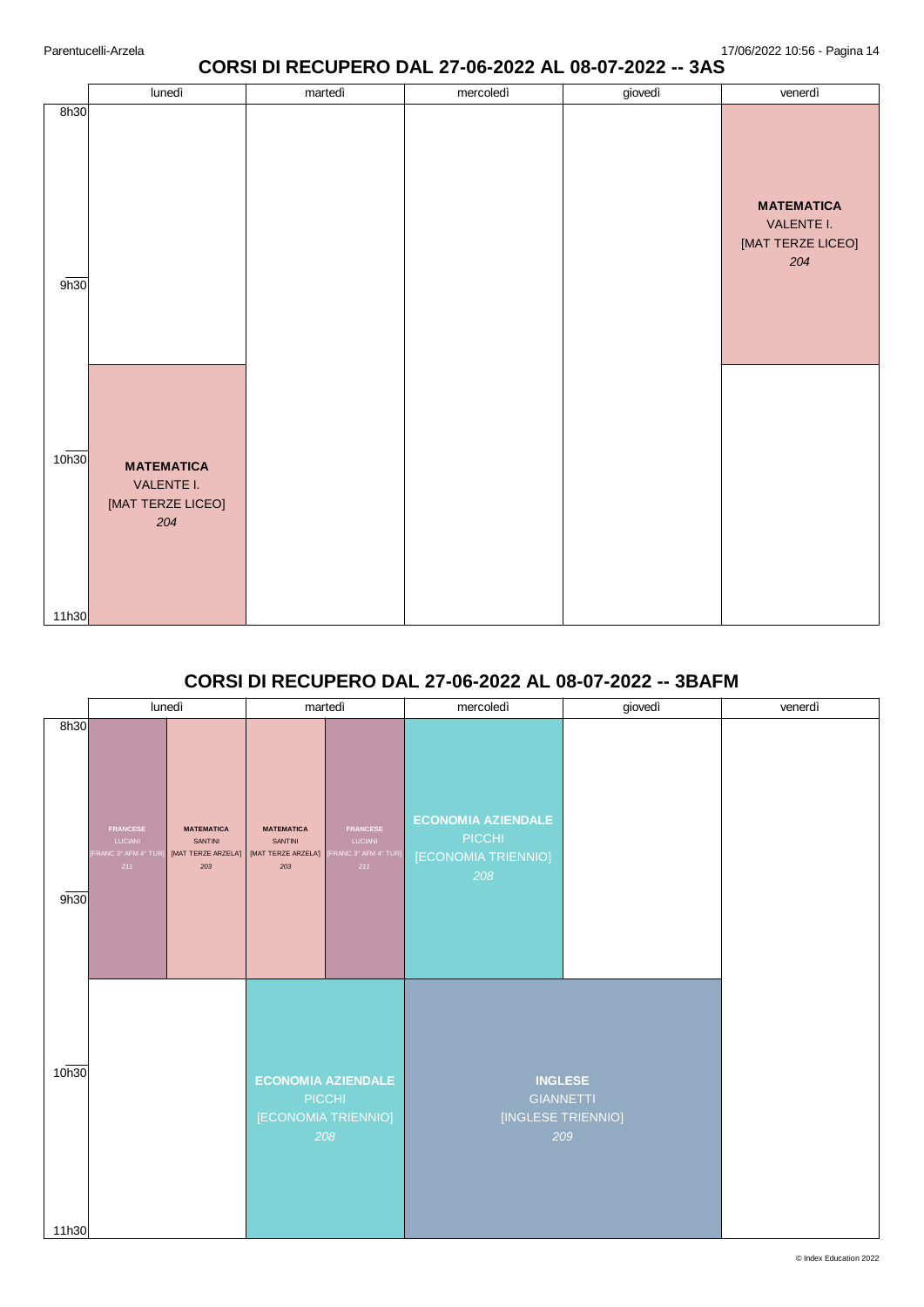## **CORSI DI RECUPERO DAL 27-06-2022 AL 08-07-2022 -- 3BC**

|                            | lunedì                                                        | martedì | mercoledì | giovedì | venerdì                                                       |
|----------------------------|---------------------------------------------------------------|---------|-----------|---------|---------------------------------------------------------------|
| 8h30<br>9h30               |                                                               |         |           |         | <b>GRECO</b><br><b>DIAMANTI M.</b><br>[GRECO TRIENNIO]<br>216 |
| 10 <sub>h30</sub><br>11h30 | <b>GRECO</b><br><b>DIAMANTI M.</b><br>[GRECO TRIENNIO]<br>216 |         |           |         |                                                               |
|                            |                                                               |         |           |         |                                                               |

# **CORSI DI RECUPERO DAL 27-06-2022 AL 08-07-2022 -- 3BS**

|                | lunedì                                                      | martedì                                                       | mercoledì | giovedì                                                              | venerdì                                                     |
|----------------|-------------------------------------------------------------|---------------------------------------------------------------|-----------|----------------------------------------------------------------------|-------------------------------------------------------------|
| 8h30<br>9h30   |                                                             | <b>FISICA</b><br>BERNAZZANI M.<br>[FISICA TERZE LICEO]<br>205 |           |                                                                      | <b>MATEMATICA</b><br>VALENTE I.<br>[MAT TERZE LICEO]<br>204 |
| 10h30<br>11h30 | <b>MATEMATICA</b><br>VALENTE I.<br>[MAT TERZE LICEO]<br>204 |                                                               |           | <b>FISICA</b><br><b>BERNAZZANI M.</b><br>[FISICA TERZE LICEO]<br>205 |                                                             |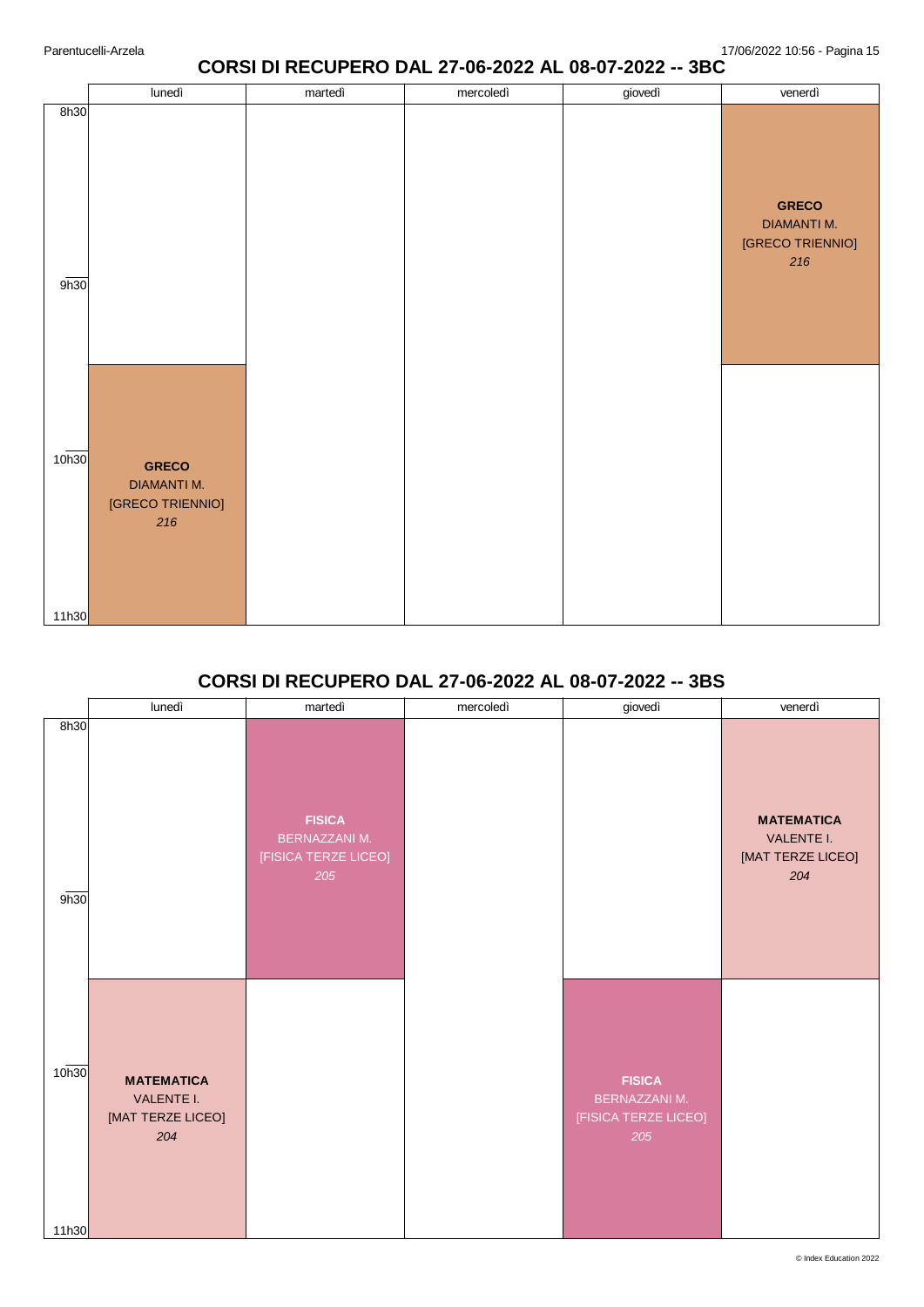## **CORSI DI RECUPERO DAL 27-06-2022 AL 08-07-2022 -- 3DS**

|                | lunedì                                                      | martedì                                                       | mercoledì | giovedì                                                       | venerdì                                                     |
|----------------|-------------------------------------------------------------|---------------------------------------------------------------|-----------|---------------------------------------------------------------|-------------------------------------------------------------|
| 8h30<br>9h30   |                                                             | <b>FISICA</b><br>BERNAZZANI M.<br>[FISICA TERZE LICEO]<br>205 |           |                                                               | <b>MATEMATICA</b><br>VALENTE I.<br>[MAT TERZE LICEO]<br>204 |
| 10h30<br>11h30 | <b>MATEMATICA</b><br>VALENTE I.<br>[MAT TERZE LICEO]<br>204 |                                                               |           | <b>FISICA</b><br>BERNAZZANI M.<br>[FISICA TERZE LICEO]<br>205 |                                                             |

# **CORSI DI RECUPERO DAL 27-06-2022 AL 08-07-2022 -- 3ES**

|                | lunedì                                                      | martedì                                                              | mercoledì | giovedì                                                              | venerdì                                                     |
|----------------|-------------------------------------------------------------|----------------------------------------------------------------------|-----------|----------------------------------------------------------------------|-------------------------------------------------------------|
| 8h30<br>9h30   |                                                             | <b>FISICA</b><br><b>BERNAZZANI M.</b><br>[FISICA TERZE LICEO]<br>205 |           |                                                                      | <b>MATEMATICA</b><br>VALENTE I.<br>[MAT TERZE LICEO]<br>204 |
| 10h30<br>11h30 | <b>MATEMATICA</b><br>VALENTE I.<br>[MAT TERZE LICEO]<br>204 |                                                                      |           | <b>FISICA</b><br><b>BERNAZZANI M.</b><br>[FISICA TERZE LICEO]<br>205 |                                                             |

© Index Education 2022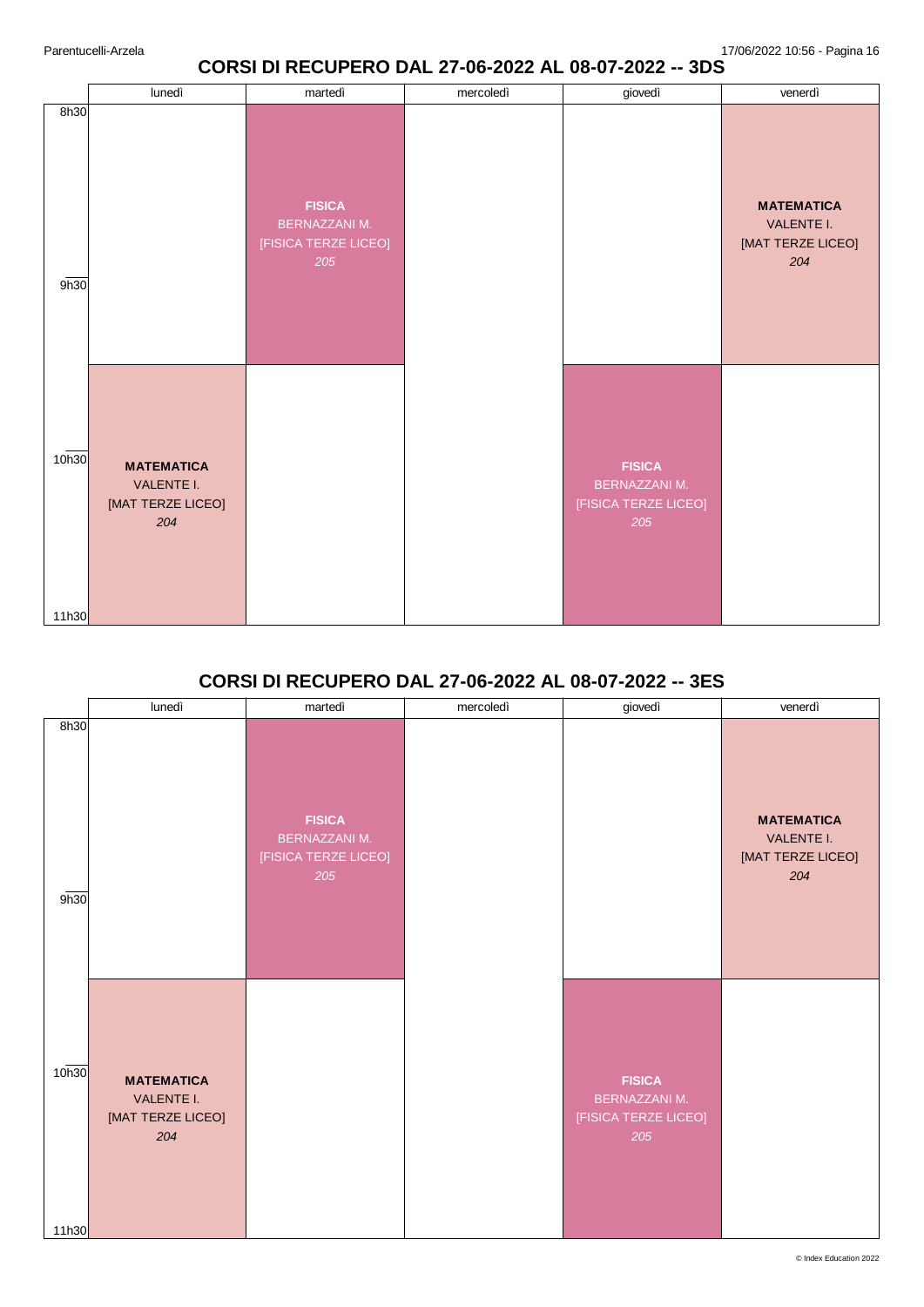#### **CORSI DI RECUPERO DAL 27-06-2022 AL 08-07-2022 -- 3F**

|                | lunedì                                                   | martedì | mercoledì                                                       | giovedì                                                      | venerdì                                                      |
|----------------|----------------------------------------------------------|---------|-----------------------------------------------------------------|--------------------------------------------------------------|--------------------------------------------------------------|
| 8h30<br>9h30   | <b>EC. AGRARIA</b><br>RATTI<br>[ECONOMIA AGRARIA]<br>207 |         | <b>EC. AGRARIA</b><br><b>RATTI</b><br>[ECONOMIA AGRARIA]<br>207 | <b>ITALIANO</b><br>MARIA D.<br>[ITA TRIENNIO ARZELA']<br>211 |                                                              |
| 10h30<br>11h30 |                                                          |         |                                                                 |                                                              | <b>ITALIANO</b><br>MARIA D.<br>[ITA TRIENNIO ARZELA']<br>211 |

## **CORSI DI RECUPERO DAL 27-06-2022 AL 08-07-2022 -- 3G**

|              | lunedì                                                            | martedì | mercoledì          | giovedì                                   | venerdì |
|--------------|-------------------------------------------------------------------|---------|--------------------|-------------------------------------------|---------|
| 8h30<br>9h30 | <b>MATEMATICA</b><br><b>SANTINI</b><br>[MAT TERZE ARZELA']<br>203 |         |                    |                                           |         |
| 10h30        |                                                                   |         | [INGLESE TRIENNIO] | <b>INGLESE</b><br><b>GIANNETTI</b><br>209 |         |
| 11h30        |                                                                   |         |                    |                                           |         |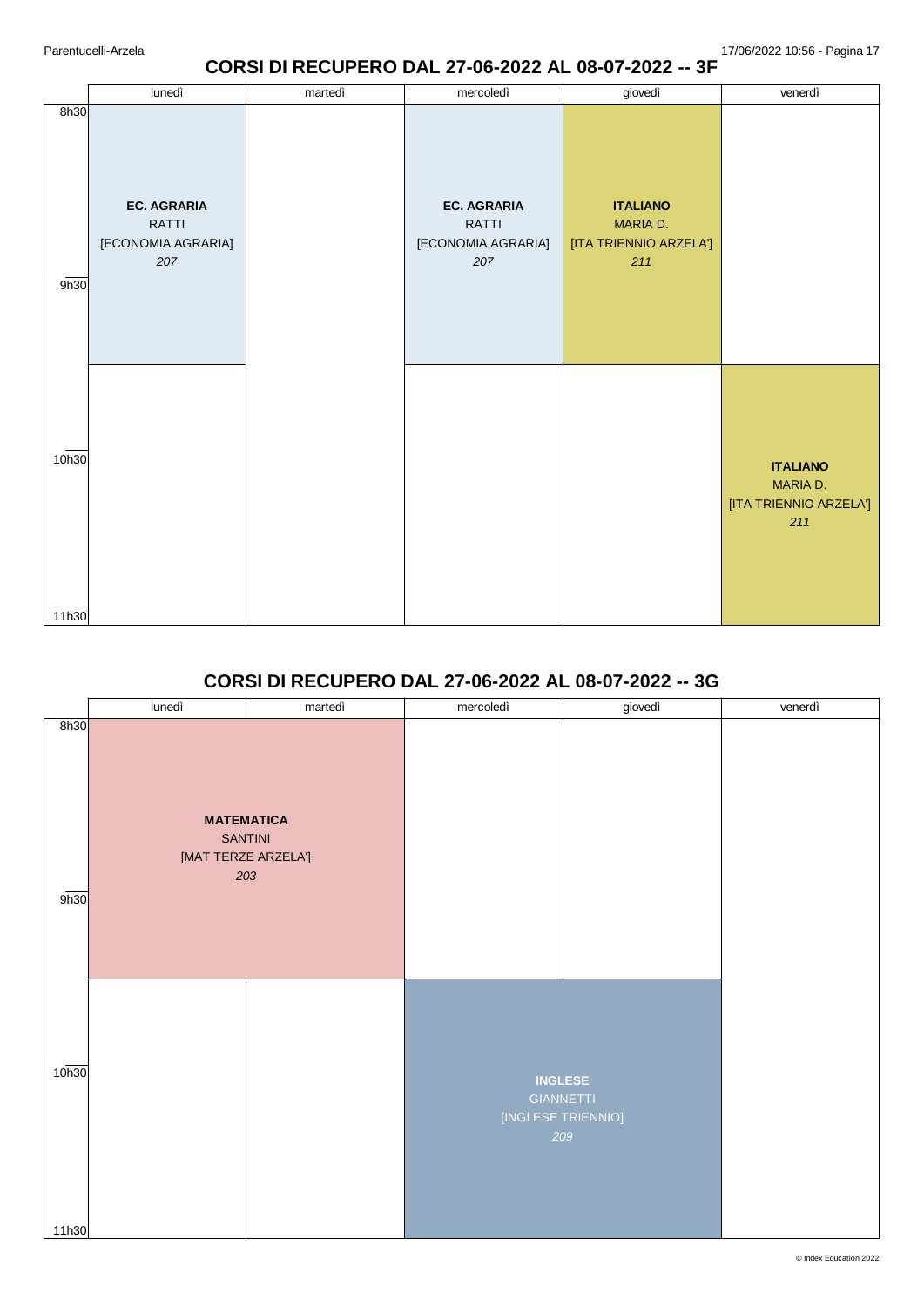## **CORSI DI RECUPERO DAL 27-06-2022 AL 08-07-2022 -- 3L**

|                | lunedì | martedì                                                       | mercoledì                                              | giovedì                                                         | venerdì                                                      |
|----------------|--------|---------------------------------------------------------------|--------------------------------------------------------|-----------------------------------------------------------------|--------------------------------------------------------------|
| 8h30<br>9h30   |        |                                                               | <b>FRANCESE</b><br>LUCIANI<br>[FRANC TERZE TUR]<br>211 | <b>ITALIANO</b><br>MARIA D.<br>[ITA TRIENNIO ARZELA']<br>211    |                                                              |
| 10h30<br>11h30 |        | <b>FRANCESE</b><br><b>LUCIANI</b><br>[FRANC TERZE TUR]<br>211 |                                                        | <b>INGLESE</b><br><b>GIANNETTI</b><br>[INGLESE TRIENNIO]<br>209 | <b>ITALIANO</b><br>MARIA D.<br>[ITA TRIENNIO ARZELA']<br>211 |

## **CORSI DI RECUPERO DAL 27-06-2022 AL 08-07-2022 -- 3M**

|                | lunedì                                                            | martedì                                                       | mercoledì                                              | giovedì                                                      | venerdì                                                      |
|----------------|-------------------------------------------------------------------|---------------------------------------------------------------|--------------------------------------------------------|--------------------------------------------------------------|--------------------------------------------------------------|
| 8h30<br>9h30   | <b>MATEMATICA</b><br><b>SANTINI</b><br>[MAT TERZE ARZELA']<br>203 |                                                               | <b>FRANCESE</b><br>LUCIANI<br>[FRANC TERZE TUR]<br>211 | <b>ITALIANO</b><br>MARIA D.<br>[ITA TRIENNIO ARZELA']<br>211 |                                                              |
| 10h30<br>11h30 |                                                                   | <b>FRANCESE</b><br><b>LUCIANI</b><br>[FRANC TERZE TUR]<br>211 |                                                        |                                                              | <b>ITALIANO</b><br>MARIA D.<br>[ITA TRIENNIO ARZELA']<br>211 |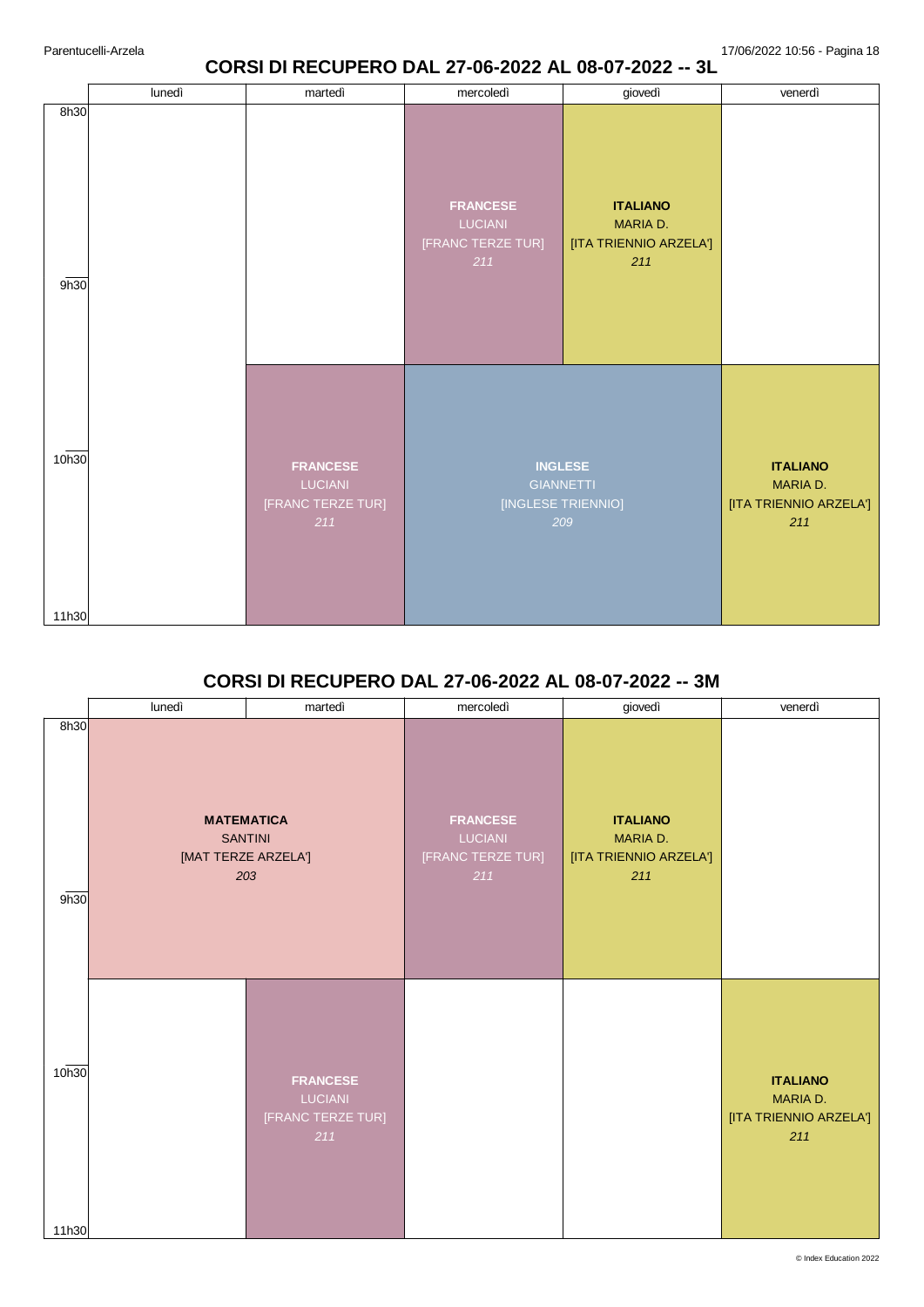#### **CORSI DI RECUPERO DAL 27-06-2022 AL 08-07-2022 -- 3S**

| 8h30<br><b>MATEMATICA</b><br>VALENTE I.<br>[MAT TERZE LICEO]<br>204<br>9h30<br>10h30<br><b>MATEMATICA</b><br>VALENTE I.<br>[MAT TERZE LICEO]<br>204 | lunedì | martedì | mercoledì | giovedì | venerdì |
|-----------------------------------------------------------------------------------------------------------------------------------------------------|--------|---------|-----------|---------|---------|
|                                                                                                                                                     |        |         |           |         |         |
| 11h30                                                                                                                                               |        |         |           |         |         |

# **CORSI DI RECUPERO DAL 27-06-2022 AL 08-07-2022 -- 4AAFM**

|                | lunedì | martedì                                                           | mercoledì                                                         | giovedì                                                         | venerdì                                                      |
|----------------|--------|-------------------------------------------------------------------|-------------------------------------------------------------------|-----------------------------------------------------------------|--------------------------------------------------------------|
| 8h30<br>9h30   |        |                                                                   | <b>ECONOMIA AZIENDALE</b><br>PICCHI<br>[ECONOMIA TRIENNIO]<br>208 | <b>ITALIANO</b><br>MARIA D.<br>[ITA TRIENNIO ARZELA']<br>211    |                                                              |
| 10h30<br>11h30 |        | <b>ECONOMIA AZIENDALE</b><br>PICCHI<br>[ECONOMIA TRIENNIO]<br>208 |                                                                   | <b>INGLESE</b><br><b>GIANNETTI</b><br>[INGLESE TRIENNIO]<br>209 | <b>ITALIANO</b><br>MARIA D.<br>[ITA TRIENNIO ARZELA']<br>211 |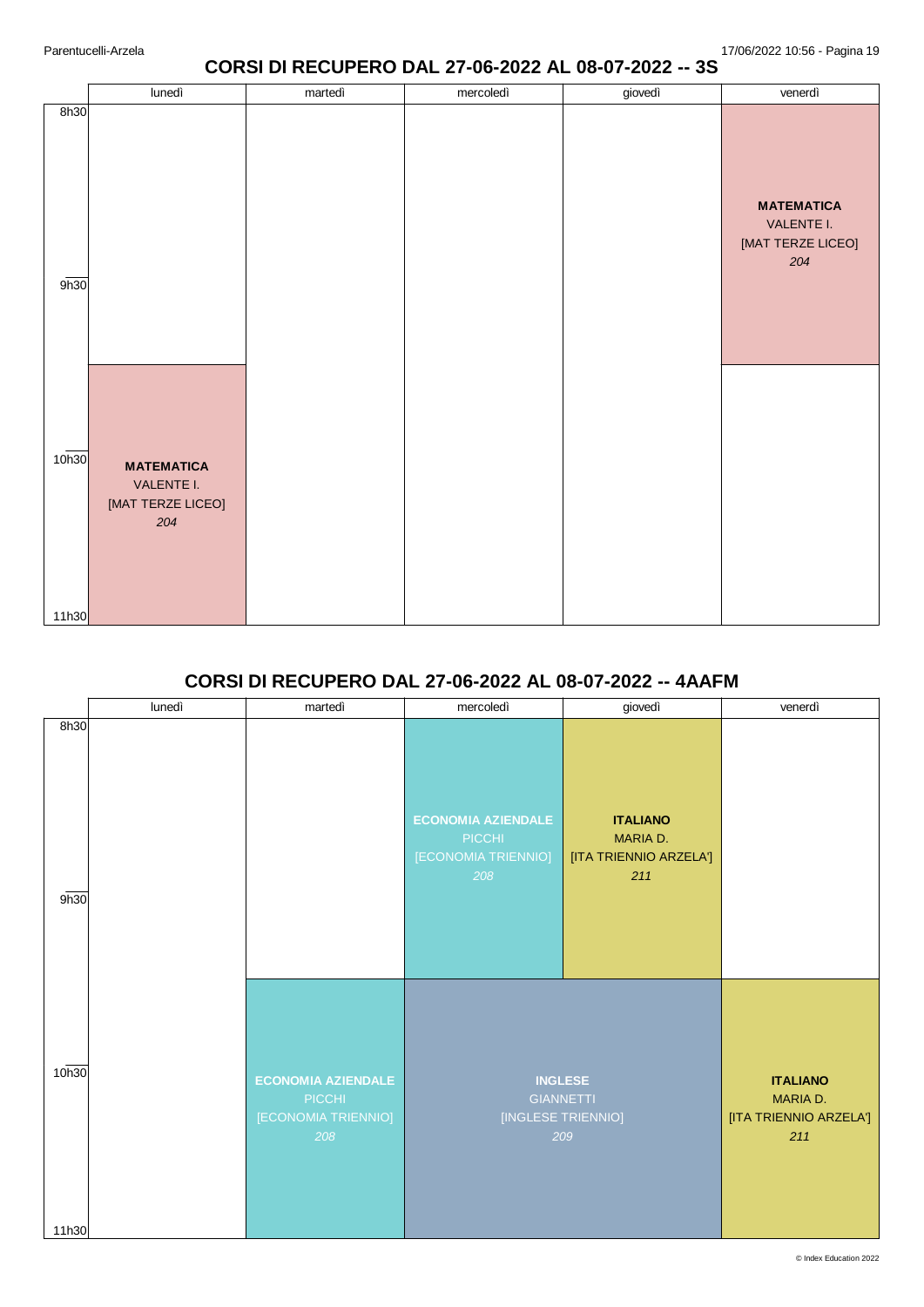## **CORSI DI RECUPERO DAL 27-06-2022 AL 08-07-2022 -- 4AC**

| 8h30<br><b>GRECO</b><br><b>DIAMANTI M.</b><br>[GRECO TRIENNIO]<br>216<br>9h30<br>10h30<br><b>GRECO</b><br><b>LATINO</b><br><b>LATINO</b><br><b>DIAMANTI M.</b><br>DIAMANTI M.<br>DIAMANTI M.<br>[GRECO TRIENNIO]<br>[LAT TERZE CLASSICO]<br>[LAT TERZE CLASSICO]<br>216<br>216<br>216 |       | lunedì | martedì | mercoledì | giovedì | venerdì |
|---------------------------------------------------------------------------------------------------------------------------------------------------------------------------------------------------------------------------------------------------------------------------------------|-------|--------|---------|-----------|---------|---------|
|                                                                                                                                                                                                                                                                                       |       |        |         |           |         |         |
|                                                                                                                                                                                                                                                                                       | 11h30 |        |         |           |         |         |

# **CORSI DI RECUPERO DAL 27-06-2022 AL 08-07-2022 -- 4AS**

|                | lunedì                                                         | martedì                                                                | mercoledì                                                      | giovedì | venerdì                                                        |
|----------------|----------------------------------------------------------------|------------------------------------------------------------------------|----------------------------------------------------------------|---------|----------------------------------------------------------------|
| 8h30<br>9h30   |                                                                | <b>ITALIANO</b><br>AMBROSINI R.<br>[ITA TRIENNIO LICEO]<br>214         | <b>MATEMATICA</b><br>PELLEGRINELLI<br>[MAT QUARTE A, D]<br>206 |         | <b>ITALIANO</b><br>AMBROSINI R.<br>[ITA TRIENNIO LICEO]<br>214 |
| 10h30<br>11h30 | <b>MATEMATICA</b><br>PELLEGRINELLI<br>[MAT QUARTE A, D]<br>206 | <b>FISICA</b><br><b>BERNAZZANI M.</b><br>[FISICA 4° A, B, D, E]<br>205 |                                                                |         |                                                                |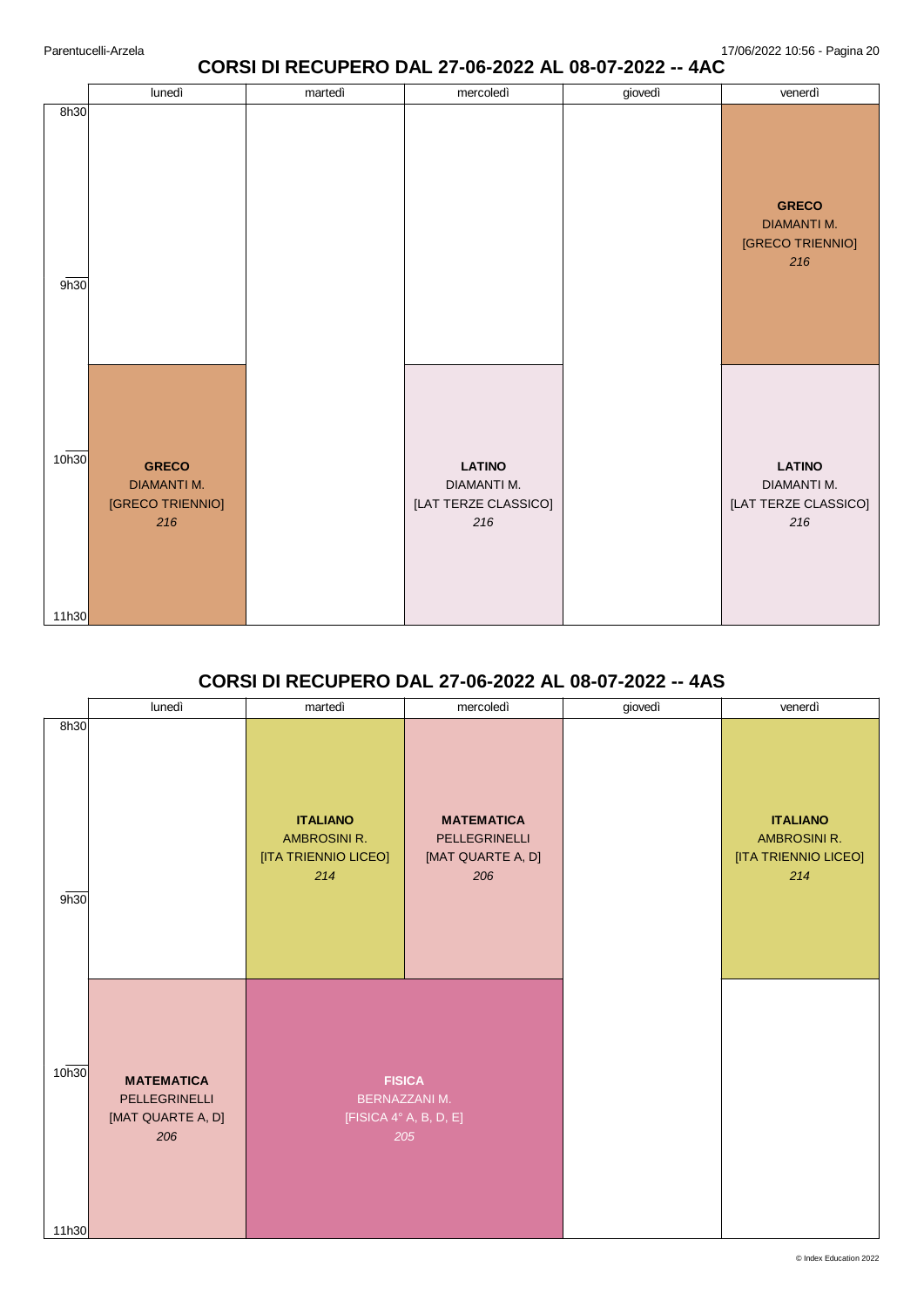## **CORSI DI RECUPERO DAL 27-06-2022 AL 08-07-2022 -- 4BS**

|                   | lunedì | martedì                                 | mercoledì            | giovedì | venerdì |
|-------------------|--------|-----------------------------------------|----------------------|---------|---------|
| 8h30              |        |                                         |                      |         |         |
| 9h30              |        |                                         |                      |         |         |
| 10 <sub>h30</sub> |        | <b>FISICA</b><br>[FISICA 4° A, B, D, E] | BERNAZZANI M.<br>205 |         |         |
| 11h30             |        |                                         |                      |         |         |
|                   |        |                                         |                      |         |         |

## **CORSI DI RECUPERO DAL 27-06-2022 AL 08-07-2022 -- 4CS**

|                | lunedì                                                            | martedì                                                        | mercoledì                                                     | giovedì                                                           | venerdì                                                               |
|----------------|-------------------------------------------------------------------|----------------------------------------------------------------|---------------------------------------------------------------|-------------------------------------------------------------------|-----------------------------------------------------------------------|
| 8h30<br>9h30   | <b>MATEMATICA</b><br>PELLEGRINELLI<br>[MAT QUARTE C, E, S]<br>206 | <b>ITALIANO</b><br>AMBROSINI R.<br>[ITA TRIENNIO LICEO]<br>214 | <b>FISICA</b><br><b>BERNAZZANI M.</b><br>[FISICA 4° C]<br>205 | <b>MATEMATICA</b><br>PELLEGRINELLI<br>[MAT QUARTE C, E, S]<br>206 | <b>ITALIANO</b><br><b>AMBROSINI R.</b><br>[ITA TRIENNIO LICEO]<br>214 |
| 10h30<br>11h30 | <b>FISICA</b><br><b>BERNAZZANI M.</b><br>[FISICA 4° C]<br>205     |                                                                |                                                               |                                                                   |                                                                       |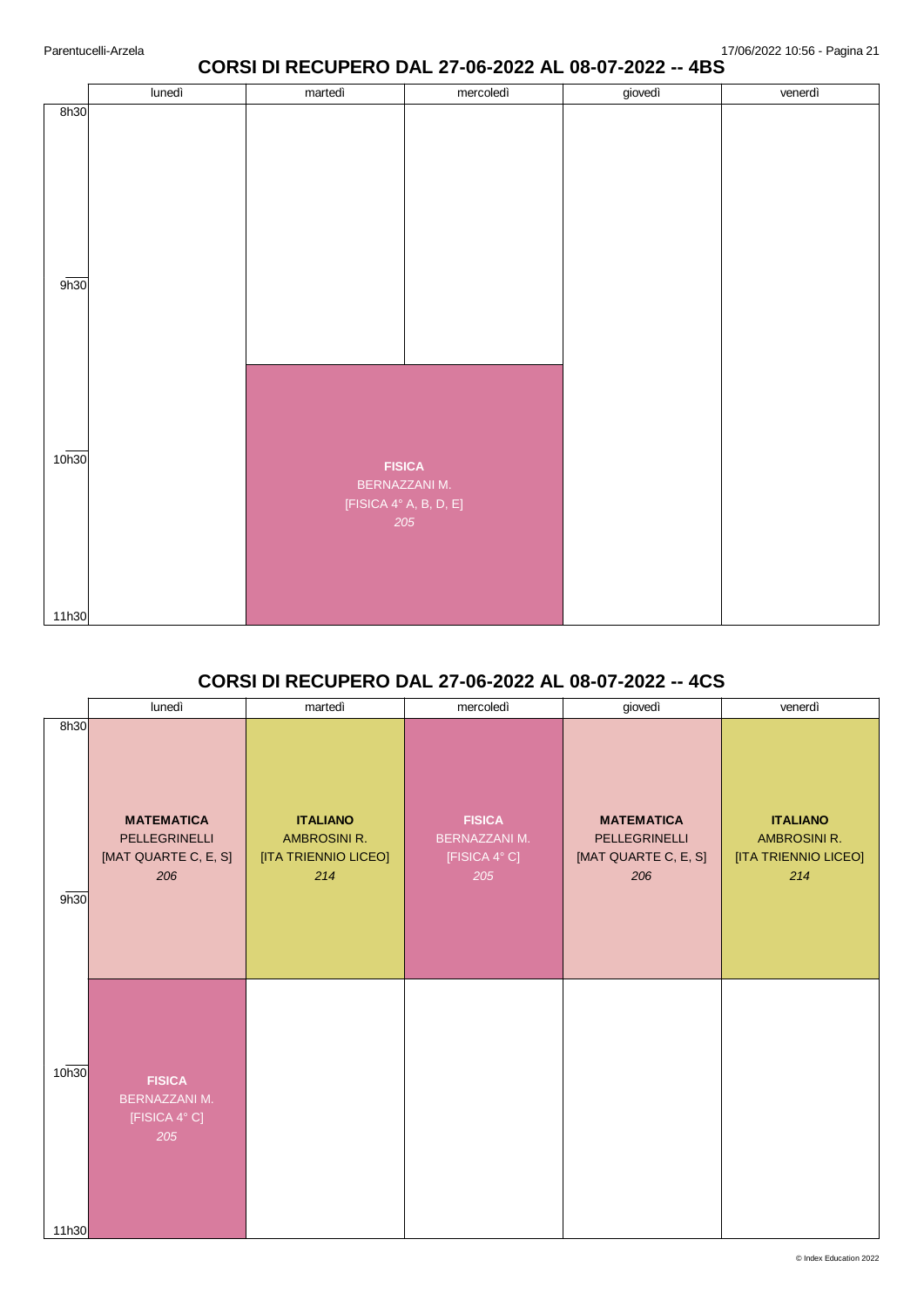## **CORSI DI RECUPERO DAL 27-06-2022 AL 08-07-2022 -- 4DS**

|                | lunedì                                                         | martedì                                                         | mercoledì                                                      | giovedì | venerdì |
|----------------|----------------------------------------------------------------|-----------------------------------------------------------------|----------------------------------------------------------------|---------|---------|
| 8h30<br>9h30   |                                                                |                                                                 | <b>MATEMATICA</b><br>PELLEGRINELLI<br>[MAT QUARTE A, D]<br>206 |         |         |
| 10h30<br>11h30 | <b>MATEMATICA</b><br>PELLEGRINELLI<br>[MAT QUARTE A, D]<br>206 | <b>FISICA</b><br>BERNAZZANI M.<br>[FISICA 4° A, B, D, E]<br>205 |                                                                |         |         |

# **CORSI DI RECUPERO DAL 27-06-2022 AL 08-07-2022 -- 4ES**

|                | lunedì                                                            | martedì | mercoledì                                                       | giovedì                                                           | venerdì |
|----------------|-------------------------------------------------------------------|---------|-----------------------------------------------------------------|-------------------------------------------------------------------|---------|
| 8h30<br>9h30   | <b>MATEMATICA</b><br>PELLEGRINELLI<br>[MAT QUARTE C, E, S]<br>206 |         |                                                                 | <b>MATEMATICA</b><br>PELLEGRINELLI<br>[MAT QUARTE C, E, S]<br>206 |         |
| 10h30<br>11h30 |                                                                   |         | <b>FISICA</b><br>BERNAZZANI M.<br>[FISICA 4° A, B, D, E]<br>205 |                                                                   |         |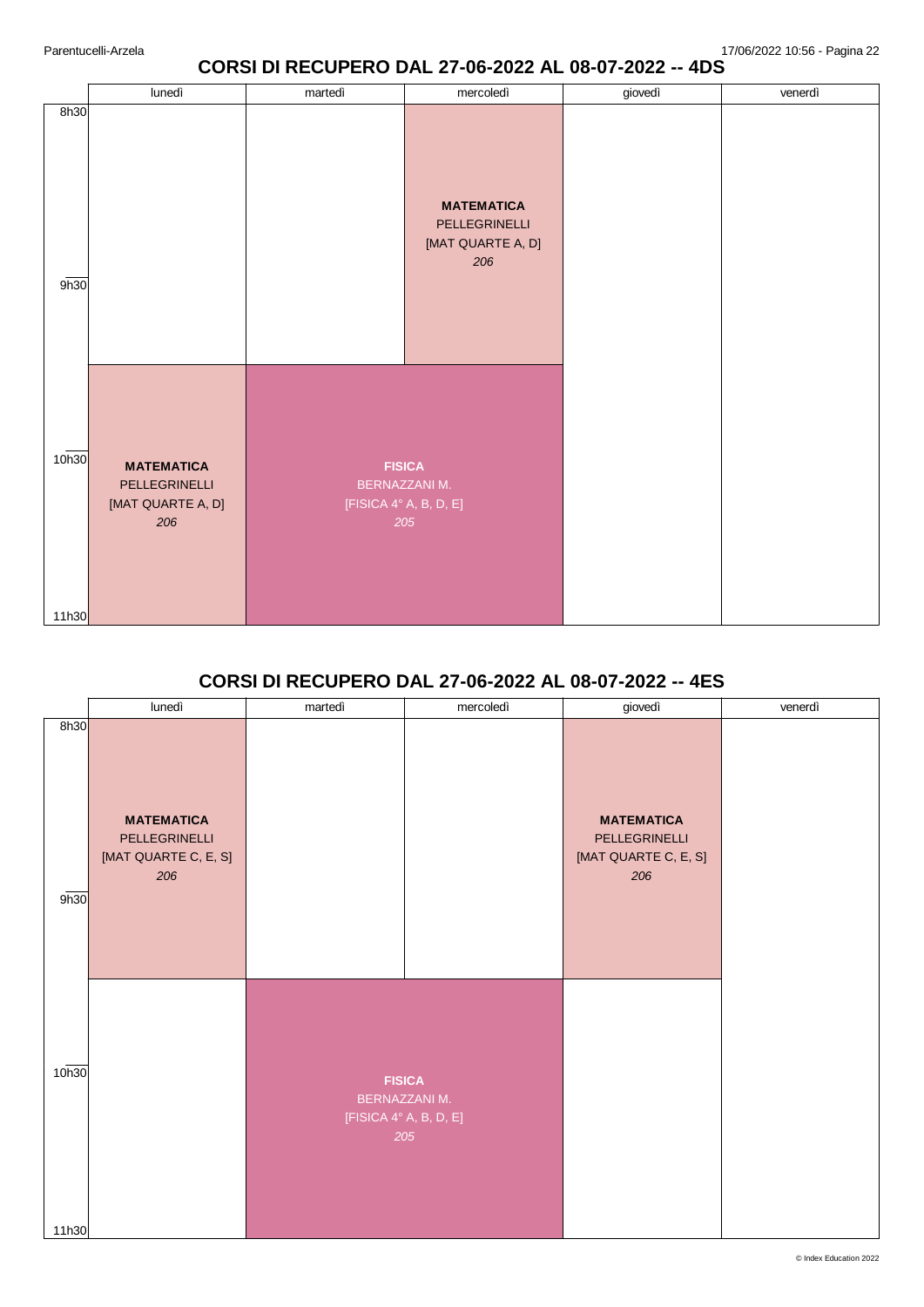#### **CORSI DI RECUPERO DAL 27-06-2022 AL 08-07-2022 -- 4F**

|                | lunedì                                                   | martedì | mercoledì                                                       | giovedì                                                      | venerdì                                                      |
|----------------|----------------------------------------------------------|---------|-----------------------------------------------------------------|--------------------------------------------------------------|--------------------------------------------------------------|
| 8h30<br>9h30   | <b>EC. AGRARIA</b><br>RATTI<br>[ECONOMIA AGRARIA]<br>207 |         | <b>EC. AGRARIA</b><br><b>RATTI</b><br>[ECONOMIA AGRARIA]<br>207 | <b>ITALIANO</b><br>MARIA D.<br>[ITA TRIENNIO ARZELA']<br>211 |                                                              |
| 10h30<br>11h30 |                                                          |         |                                                                 |                                                              | <b>ITALIANO</b><br>MARIA D.<br>[ITA TRIENNIO ARZELA']<br>211 |

# **CORSI DI RECUPERO DAL 27-06-2022 AL 08-07-2022 -- 4G**

|                | lunedì                                                   | martedì                                                            | mercoledì                                                | giovedì                                                      | venerdì                                                            |
|----------------|----------------------------------------------------------|--------------------------------------------------------------------|----------------------------------------------------------|--------------------------------------------------------------|--------------------------------------------------------------------|
| 8h30<br>9h30   | <b>EC. AGRARIA</b><br>RATTI<br>[ECONOMIA AGRARIA]<br>207 |                                                                    | <b>EC. AGRARIA</b><br>RATTI<br>[ECONOMIA AGRARIA]<br>207 | <b>ITALIANO</b><br>MARIA D.<br>[ITA TRIENNIO ARZELA']<br>211 | <b>MATEMATICA</b><br><b>SANTINI</b><br>[MAT QUARTE ARZELA']<br>203 |
| 10h30<br>11h30 |                                                          | <b>MATEMATICA</b><br><b>SANTINI</b><br>[MAT QUARTE ARZELA']<br>203 |                                                          |                                                              | <b>ITALIANO</b><br>MARIA D.<br>[ITA TRIENNIO ARZELA']<br>211       |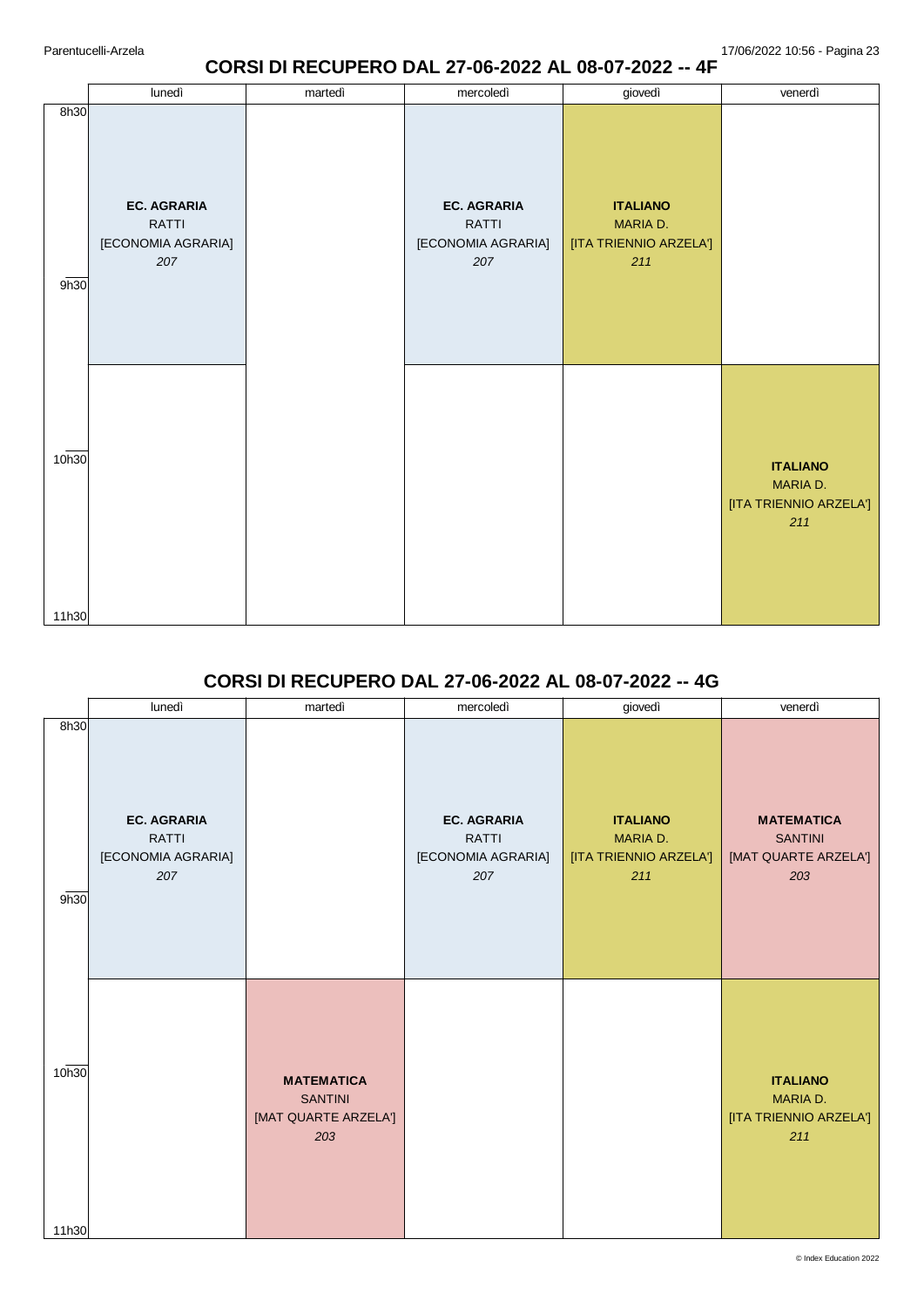### **CORSI DI RECUPERO DAL 27-06-2022 AL 08-07-2022 -- 4L**

|                | lunedì                                                            | martedì                                                            | mercoledì | giovedì                                                         | venerdì                                                            |
|----------------|-------------------------------------------------------------------|--------------------------------------------------------------------|-----------|-----------------------------------------------------------------|--------------------------------------------------------------------|
| 8h30<br>9h30   | <b>FRANCESE</b><br><b>LUCIANI</b><br>[FRANC 3° AFM 4° TUR]<br>211 |                                                                    |           | <b>ITALIANO</b><br>MARIA D.<br>[ITA TRIENNIO ARZELA']<br>211    | <b>MATEMATICA</b><br><b>SANTINI</b><br>[MAT QUARTE ARZELA']<br>203 |
| 10h30<br>11h30 |                                                                   | <b>MATEMATICA</b><br><b>SANTINI</b><br>[MAT QUARTE ARZELA']<br>203 |           | <b>INGLESE</b><br><b>GIANNETTI</b><br>[INGLESE TRIENNIO]<br>209 | <b>ITALIANO</b><br>MARIA D.<br>[ITA TRIENNIO ARZELA']<br>211       |

# **CORSI DI RECUPERO DAL 27-06-2022 AL 08-07-2022 -- 4M**

|                            | lunedì | martedì | mercoledì | giovedì                                                      | venerdì                                                      |
|----------------------------|--------|---------|-----------|--------------------------------------------------------------|--------------------------------------------------------------|
| 8h30<br>9h30               |        |         |           | <b>ITALIANO</b><br>MARIA D.<br>[ITA TRIENNIO ARZELA']<br>211 |                                                              |
| 10 <sub>h30</sub><br>11h30 |        |         |           |                                                              | <b>ITALIANO</b><br>MARIA D.<br>[ITA TRIENNIO ARZELA']<br>211 |